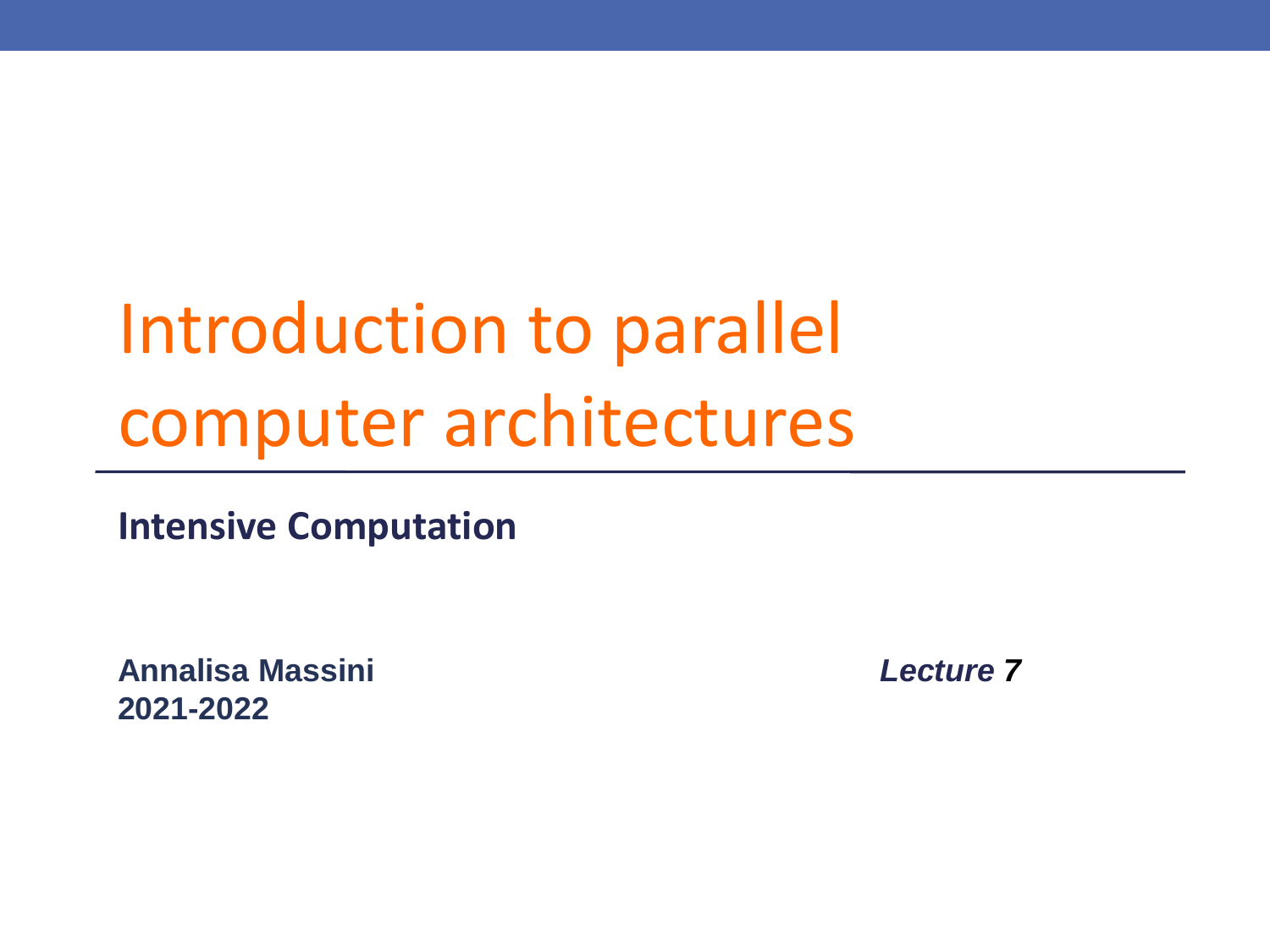#### **What we will see in this and the next lessons**

- Motivation to parallel architectures
- Classification of parallel architectures: Flynn's Taxonomy and other classifications
- SIMD class. Vector processors. Manycore architectures: GPU (and CUDA)
- MIMD class
- Interconnection topologies and interconnection networks
- Performance metrics and measurement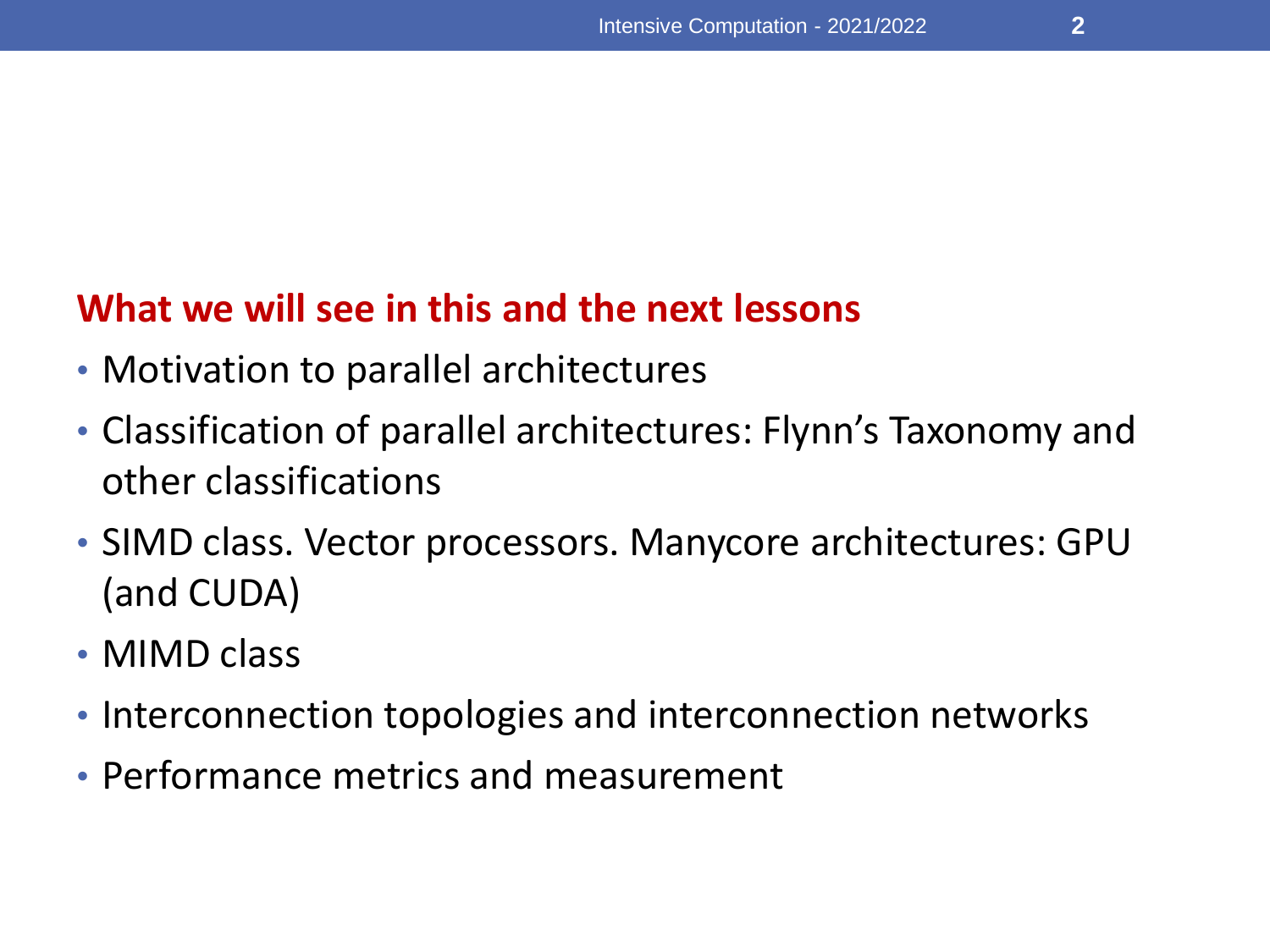## **Textbooks**

• *Advanced Computer Architecture and Parallel Processing*

H. El-Rewini, M. Abd-El-Barr, John Wiley and Sons, 2005

• *Parallel computing for real-time signal processing and control – Ch. 2 Parallel Architectures*

M. O. Tokhi, M. A. Hossain, M. H. Shaheed, Springer, 2003

- *Multicore and GPU Programming An Integrated Approach*
- G. Barlas Morgan Kaufmann, 2014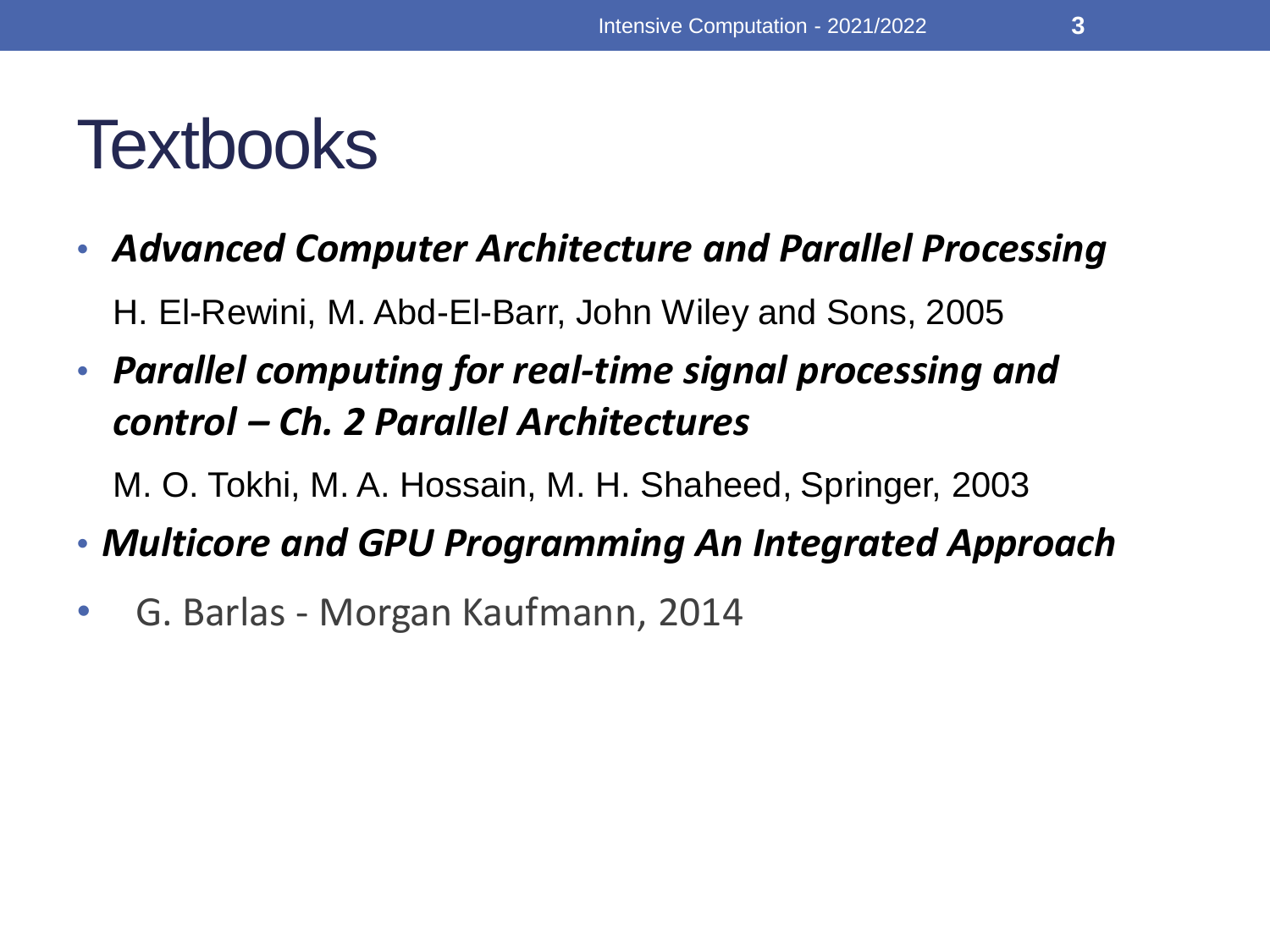# INTRODUCTION

*Parallel Computer Architecture: A Hardware/Software Approach*

D.E. Culler, J. P. Singh, A. Gupta - Morgan Kaufmann, 1998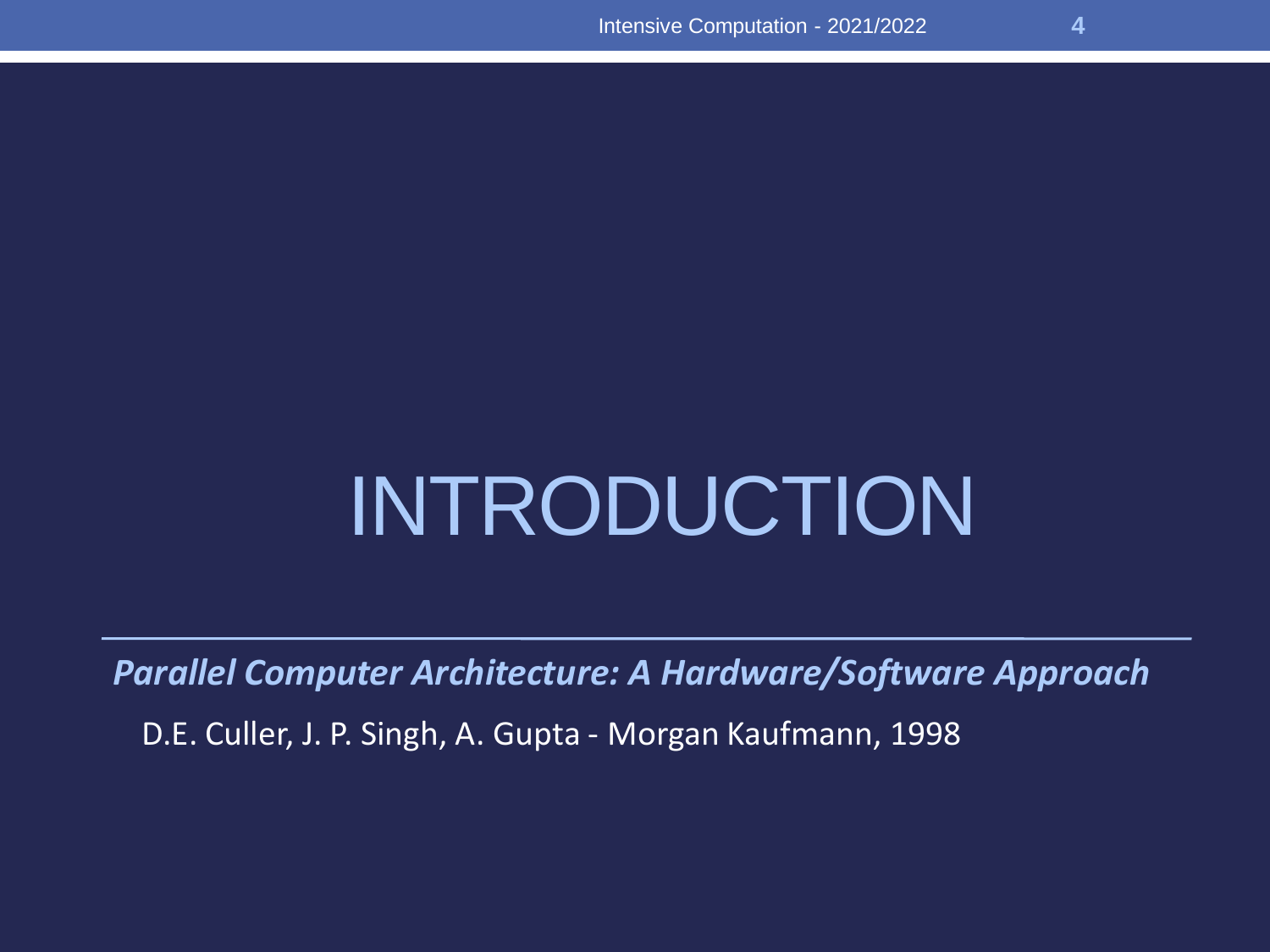- The leading character of the growth in performance and capability of computer systems is **parallelism**
- Starting from the knowledge of the **conventional computer architecture**, we are interested in
	- Acquiring an **understanding** and **appreciation** of a computer system
	- Learning to harness **parallelism to sustain performance improvements**

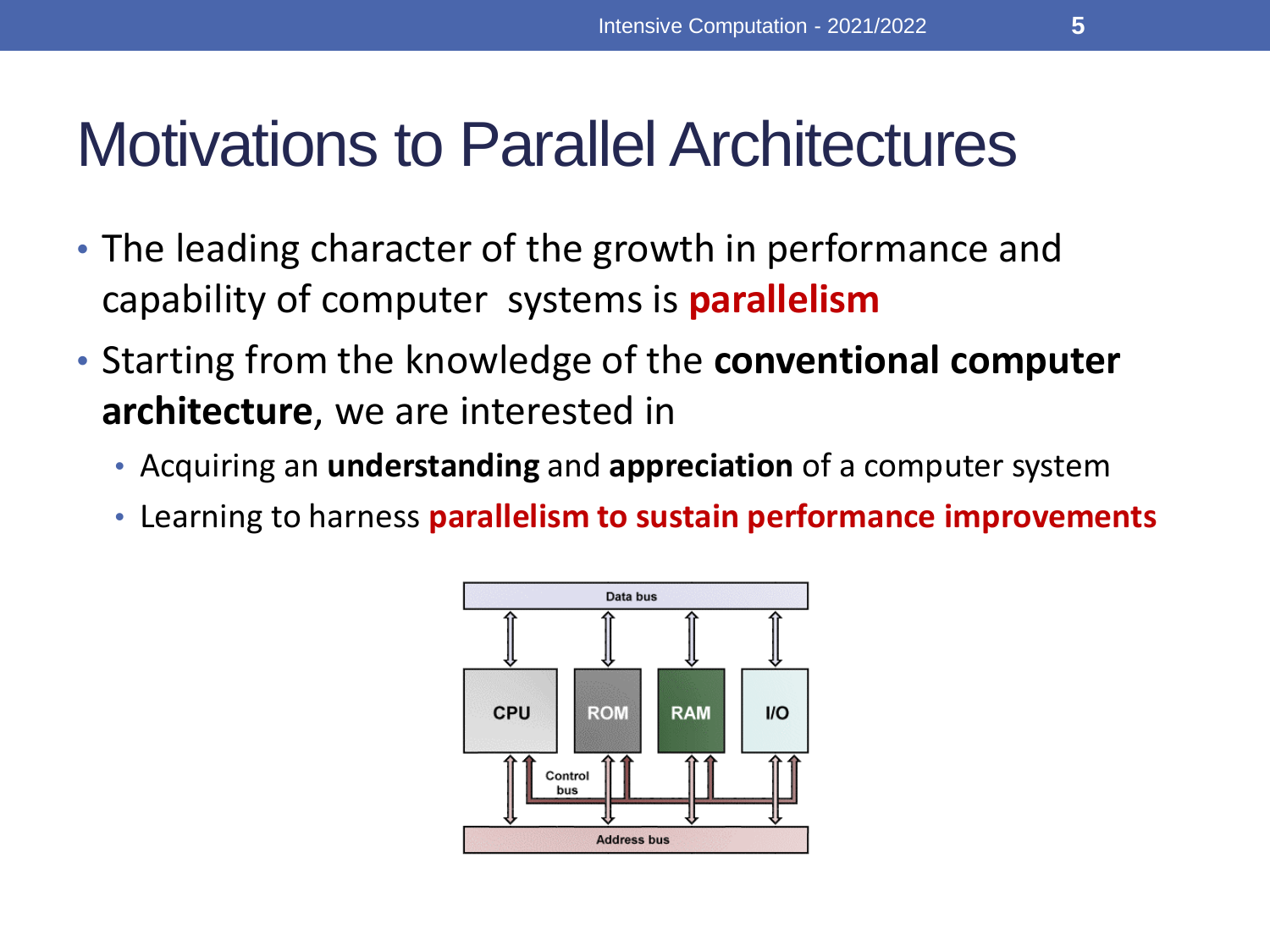In fact, the design of *parallel algorithms* and the study *of strategies for problem decomposition* **are sustained by:**

- A deep **knowledge of the computer architecture**
- A careful **use of parallelism**
- The **performance analysis**

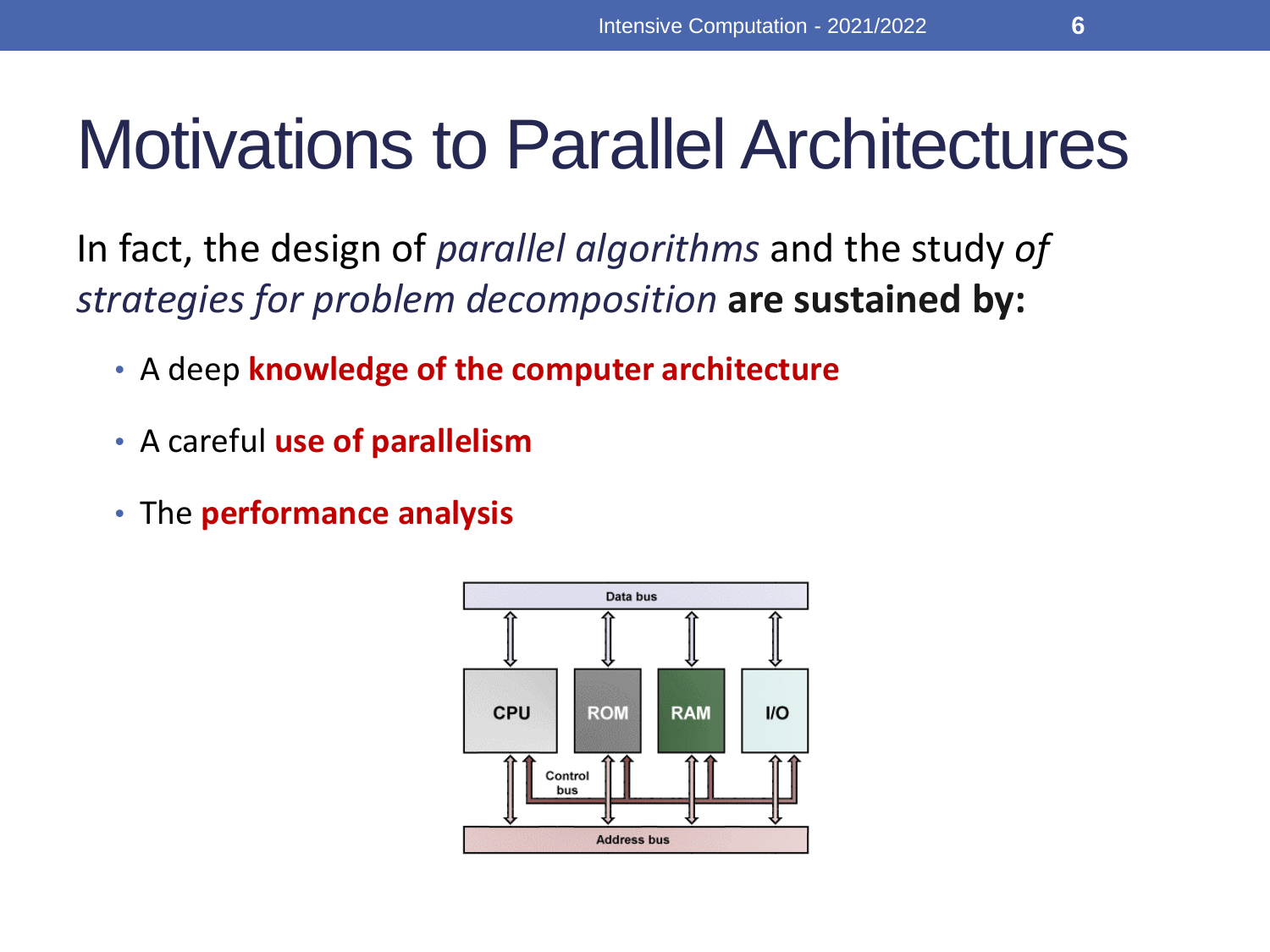- **Parallel computer architecture** forms an important thread in the evolution of computer architecture
- It has its roots in the beginnings of computing, and exploits *advancement* over what the *base technology* can provide
- Parallel computer designs have demonstrated a rich *diversity of structure*, usually motivated by specific higher level parallel programming models
- The **speed** with which computers can process information has been **increasing exponentially** over the time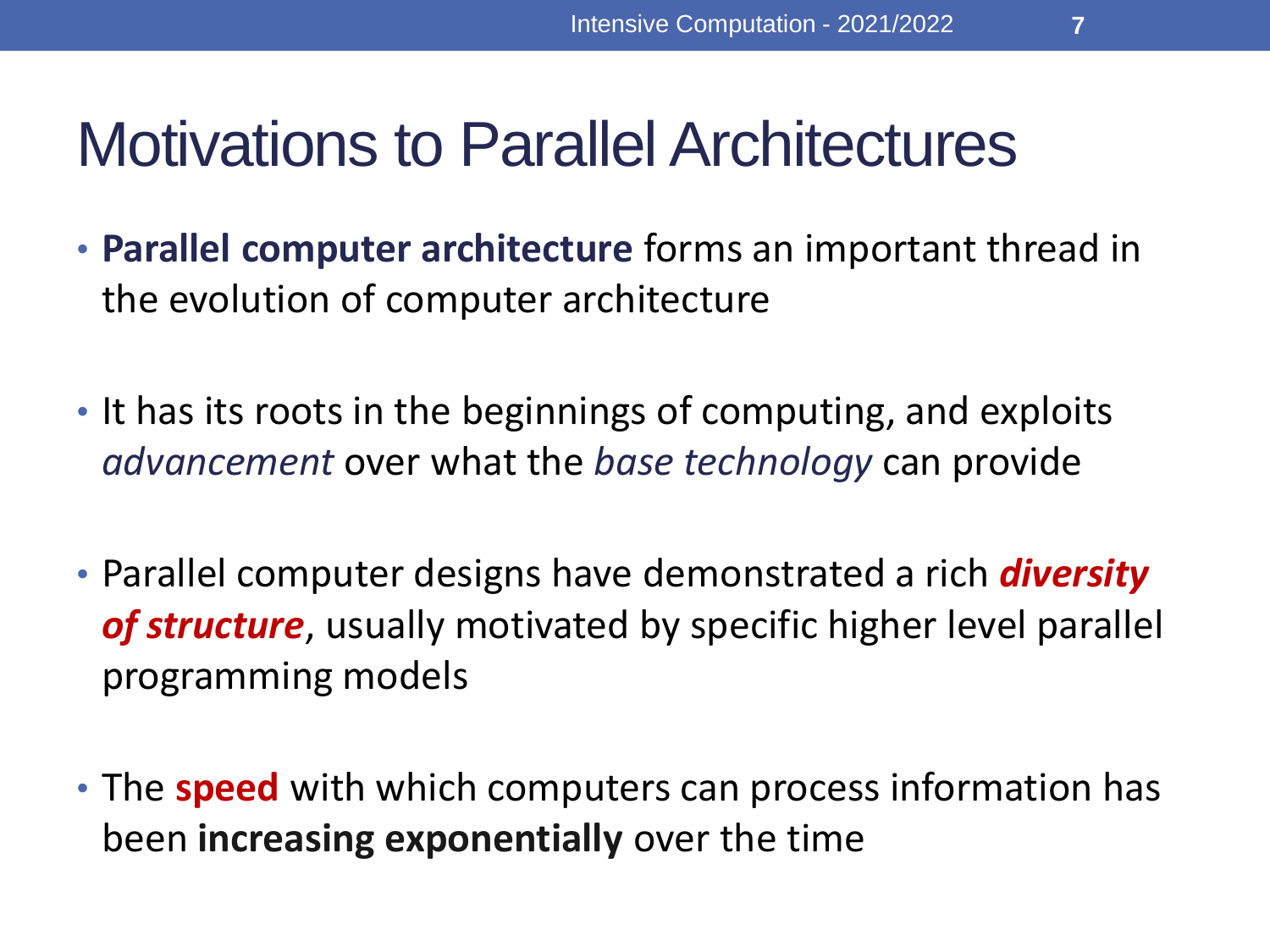Role of a computer architect:

 $\triangleright$  To design and engineer the various levels of a computer system to maximize *performance* and *programmability* within limits of *technology* and *cost*

Parallelism:

- **Provides an** *interesting perspective* from which to understand computer architecture
- **Provides** *alternative to faster clock* for performance
- Applies at *all levels of system design*
- **IF Is** *increasingly central* in information processing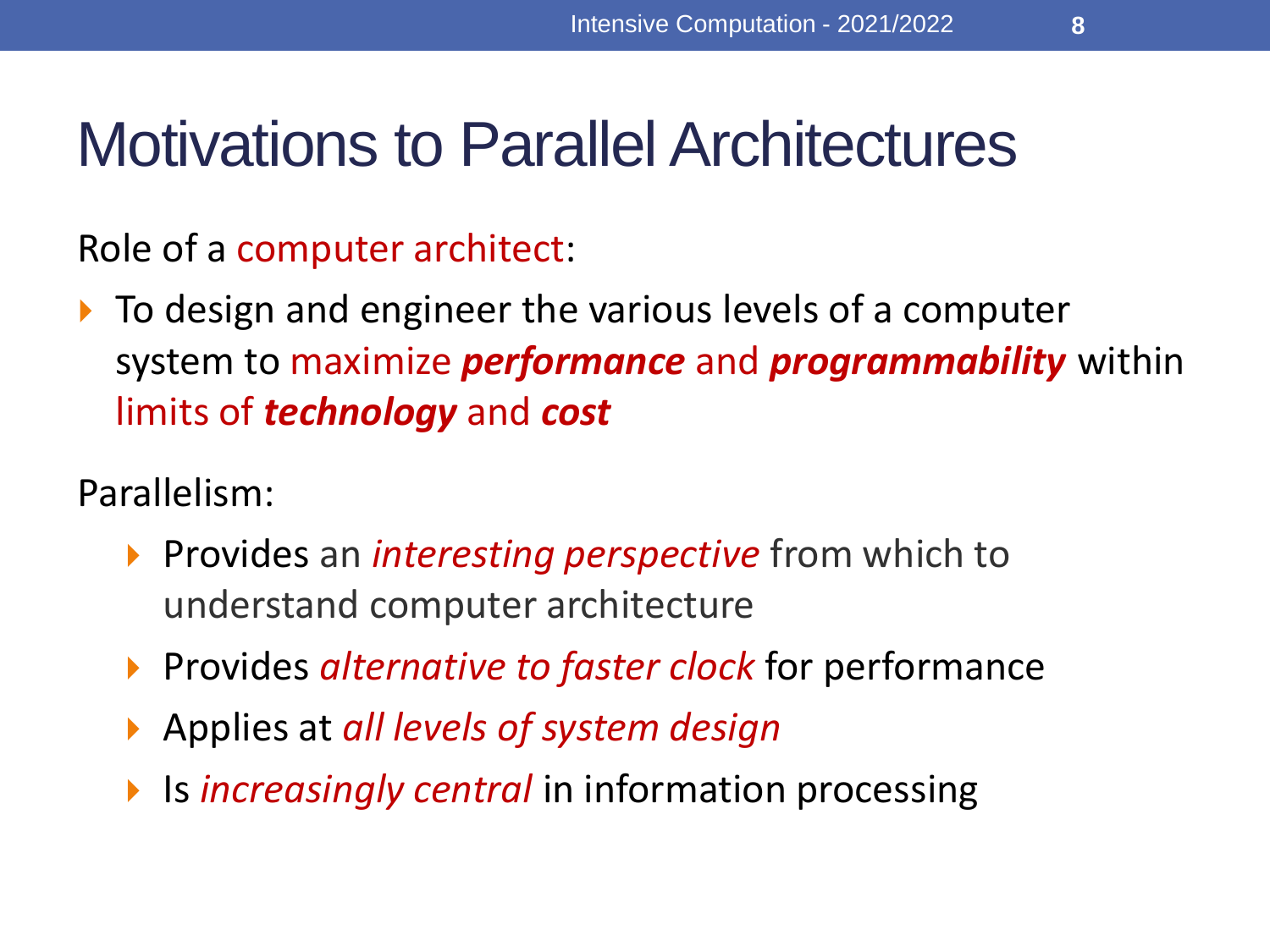**9**

## Motivations to Parallel Architectures

- **A** *parallel computer* **is a collection of processing elements**  that cooperate to solve large problems fast
- This simple definition raises *many questions*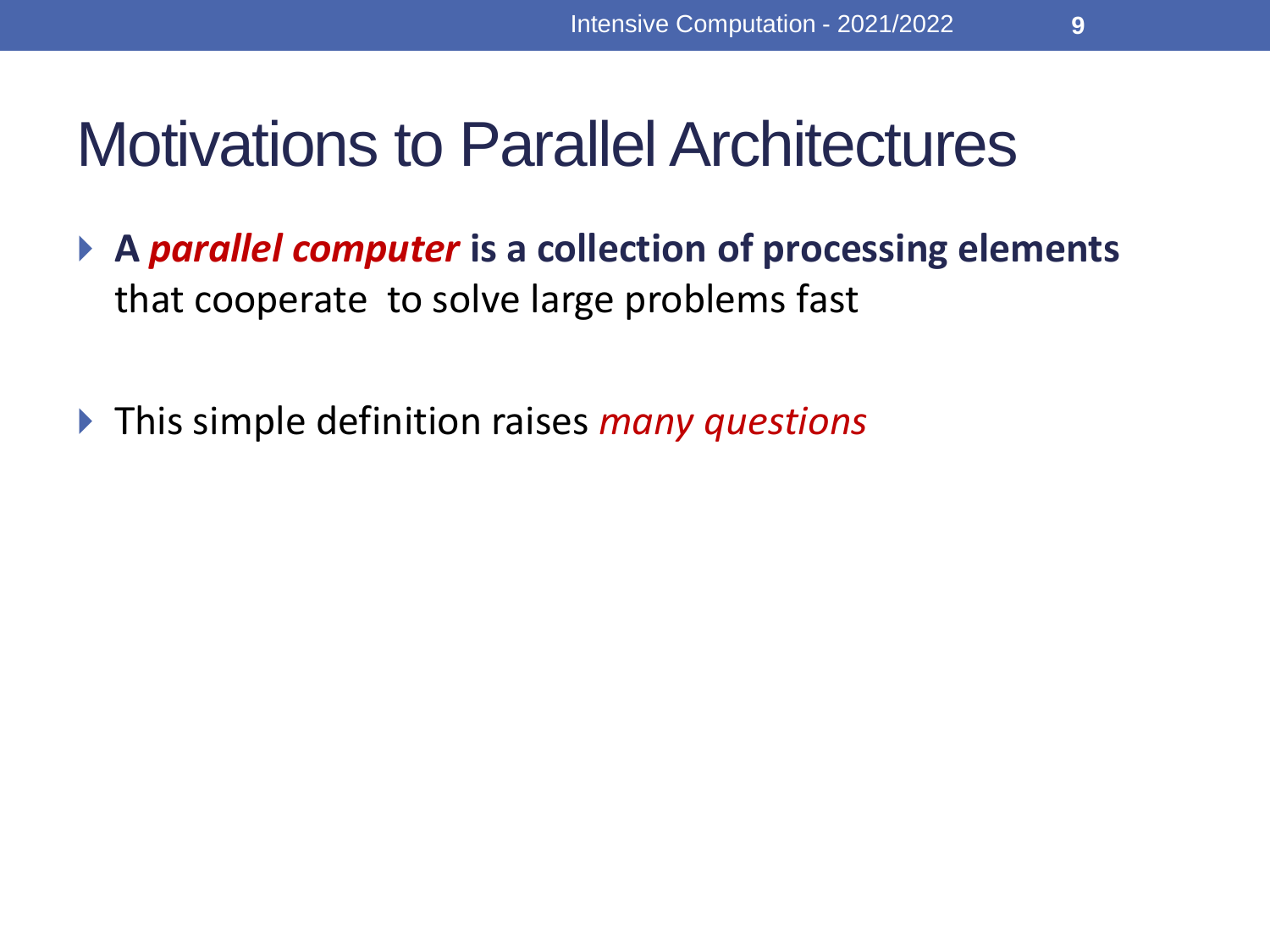- **A** *parallel computer* **is a collection of processing elements**  that cooperate to solve large problems fast
- This simple definition raises *many questions*

#### **Resource Allocation**

- ▶ how large is the collection?
- ▶ how powerful are the elements?
- **▶ how big is memory?**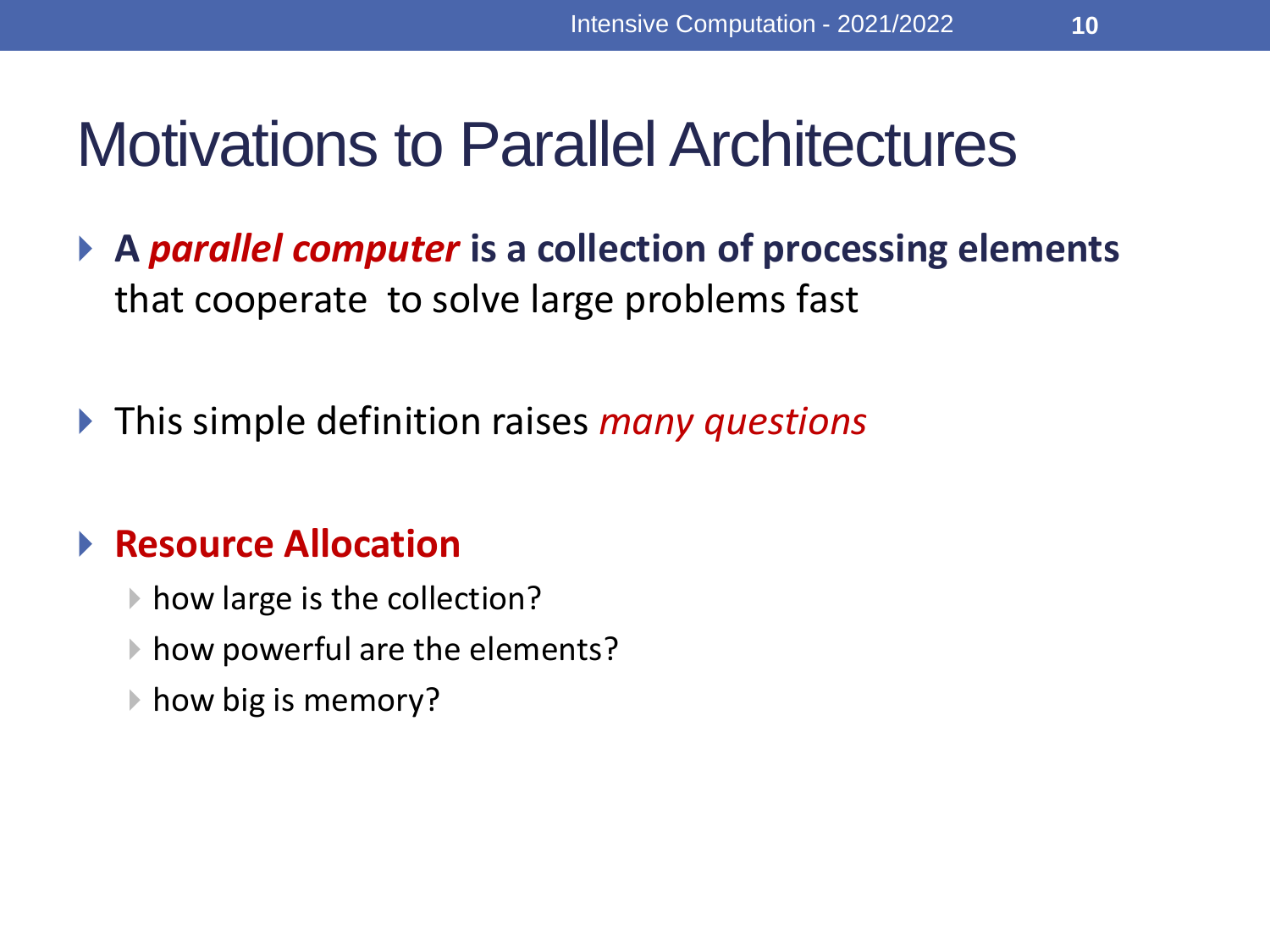- **A** *parallel computer* **is a collection of processing elements**  that cooperate to solve large problems fast
- This simple definition raises *many questions*

#### **Data access, Communication and Synchronization**

- ▶ how do the elements cooperate and communicate?
- ▶ how are data transmitted between processors?
- what are the abstractions and primitives for cooperation?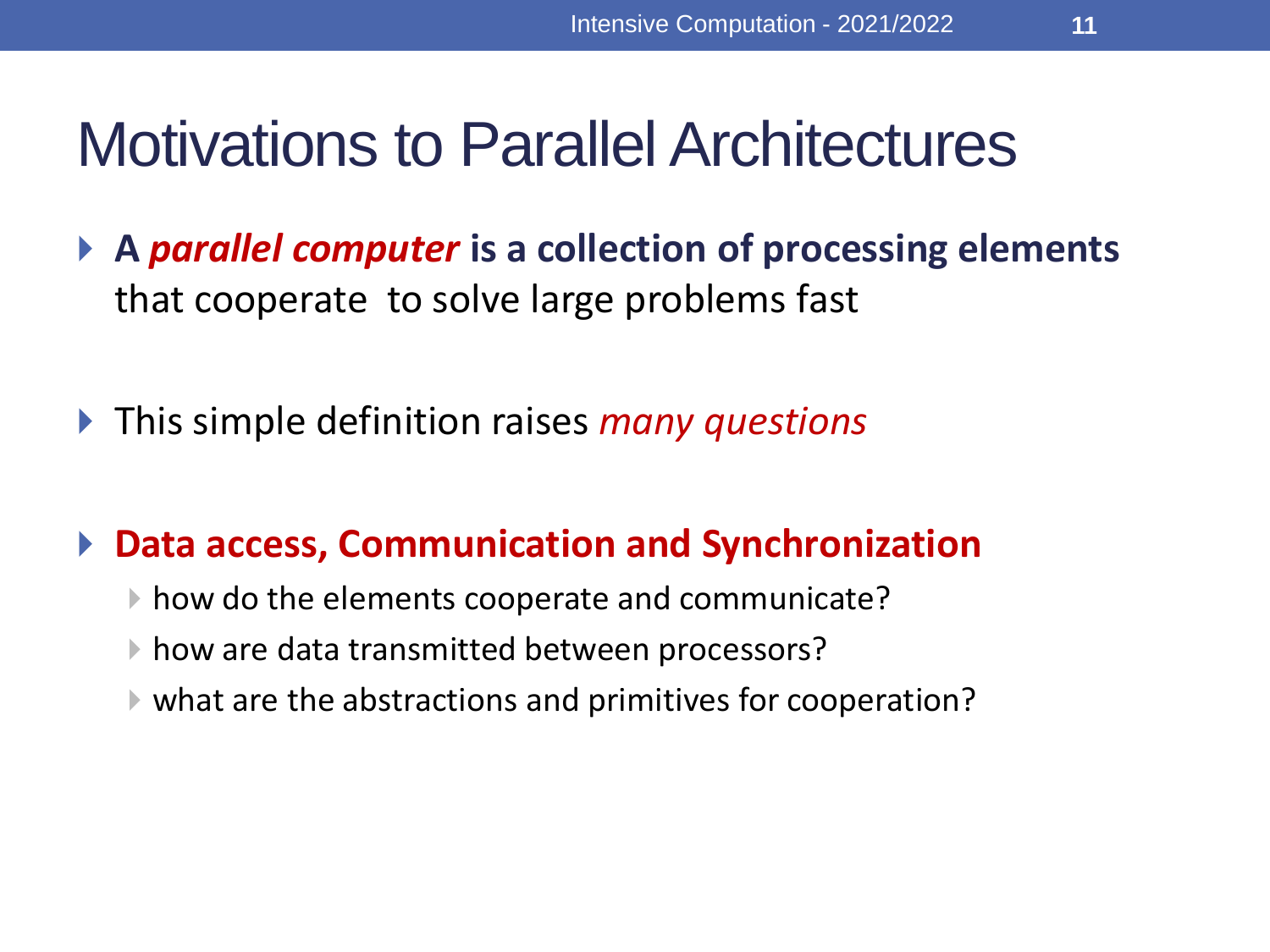- **A** *parallel computer* **is a collection of processing elements**  that cooperate to solve large problems fast
- This simple definition raises *many questions*

#### **Performance and Scalability**

- ▶ how does it all translate into performance?
- how does it scale?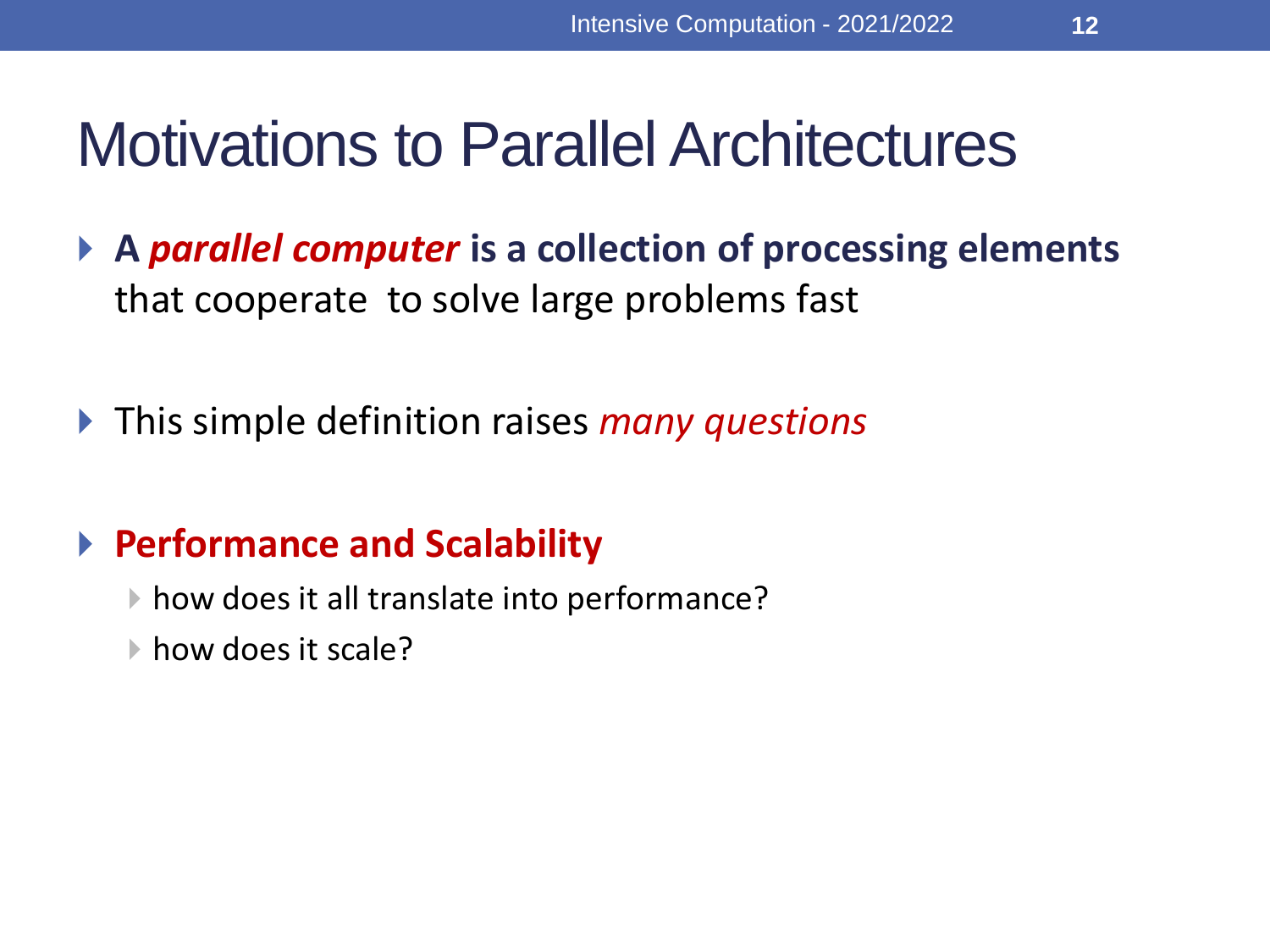- To understand parallel architectures, it is important to examine*:*
	- the principles of computer design at the processor level
	- the design issues present for each of the system components
		- memory systems
		- processors
		- networks
	- the relationships between these components
	- the division of responsibilities between hardware and software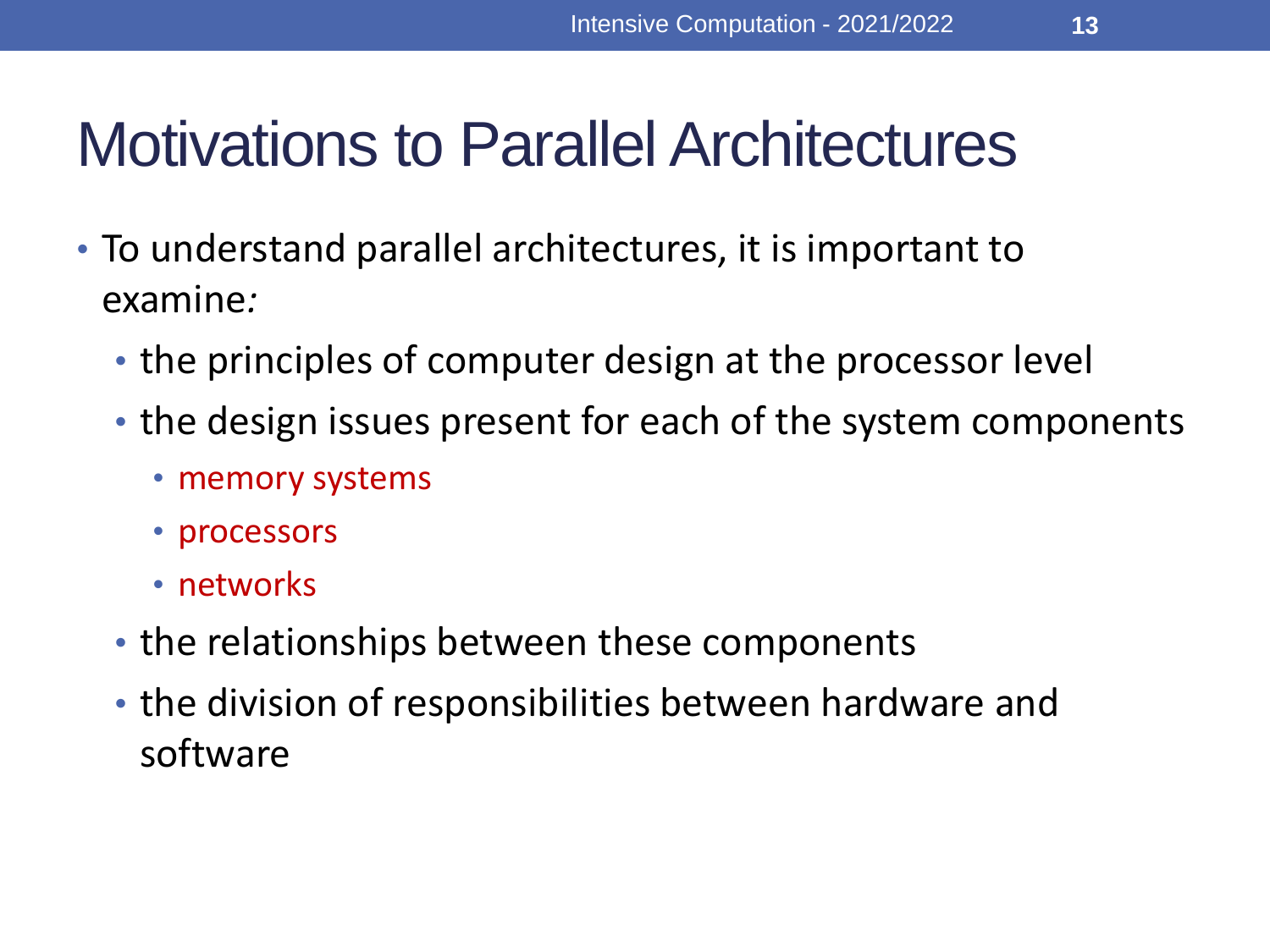- **Parallel machines** have been built at **various scales** since the earliest days of computing, but the approach is more viable today than ever before
- In fact
	- Whatever the performance of a single processor at a given time  $\rightarrow$ **higher performance** can be achieved by utilizing many processors
	- But now the basic **processor** building block is **better suited** to the job
- How much additional performance is gained and at what additional cost *depends on a number of factors*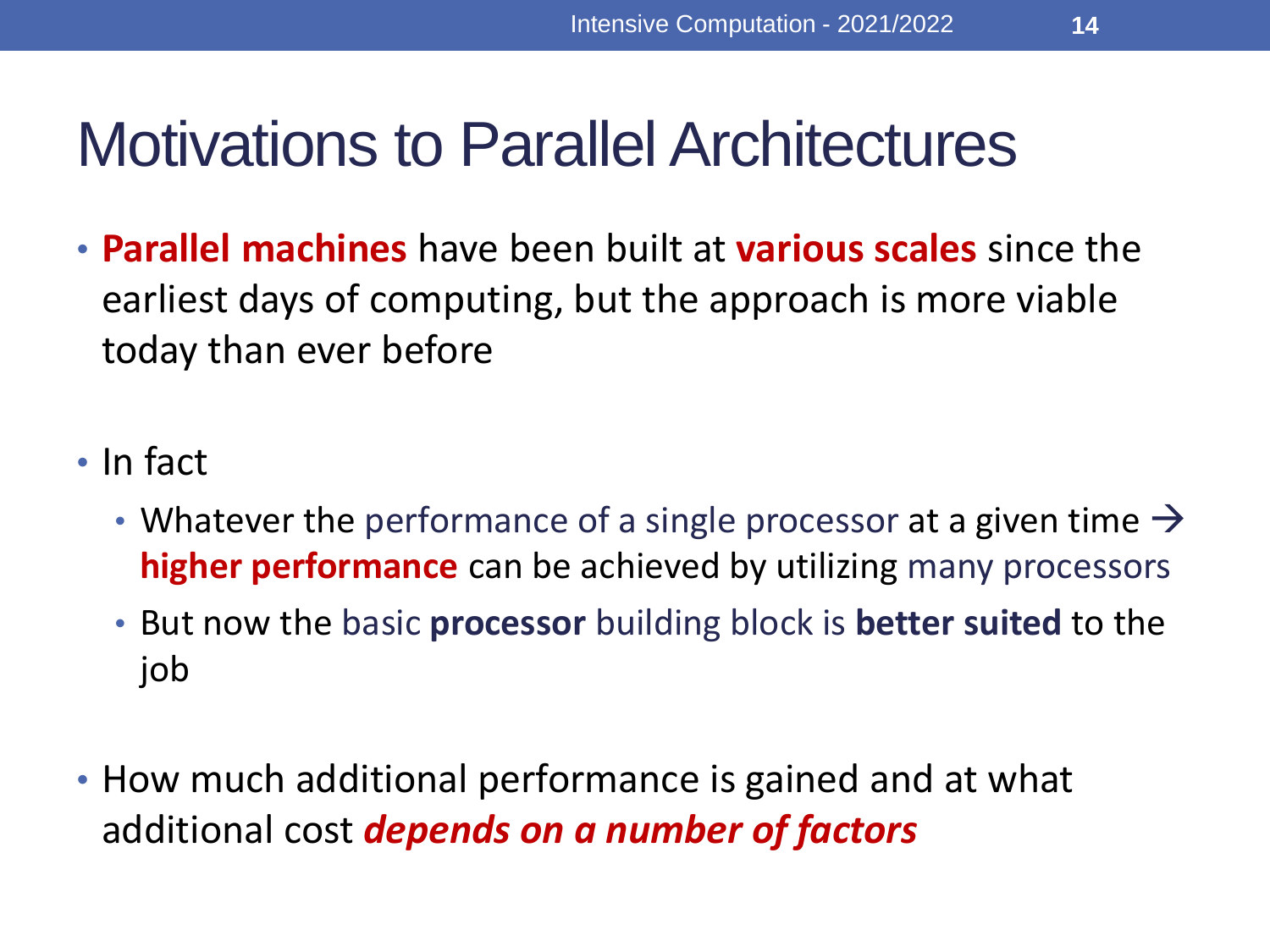# CLASSIFICATION

*Advanced Computer Architecture and Parallel Processing*

H. El-Rewini, M. Abd-El-Barr, John Wiley and Sons, 2005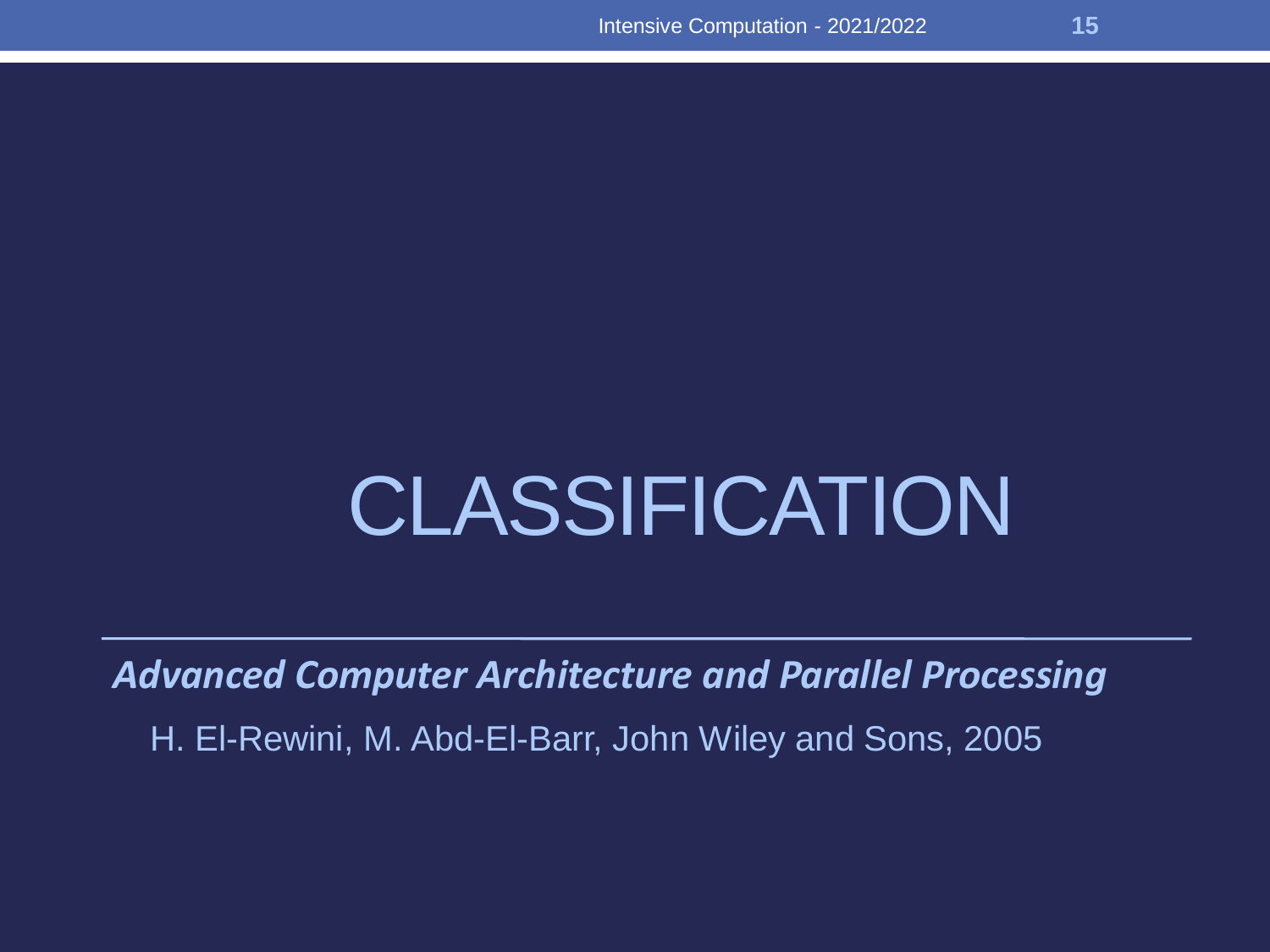- *Parallel processors* are computer systems consisting of
	- multiple **processing units**
	- connected via some **interconnection network**
	- plus the **software** needed to make the processing units work together
- There are two major factors used to categorize such systems:
	- the **processing units** themselves
	- the **interconnection network** that ties them together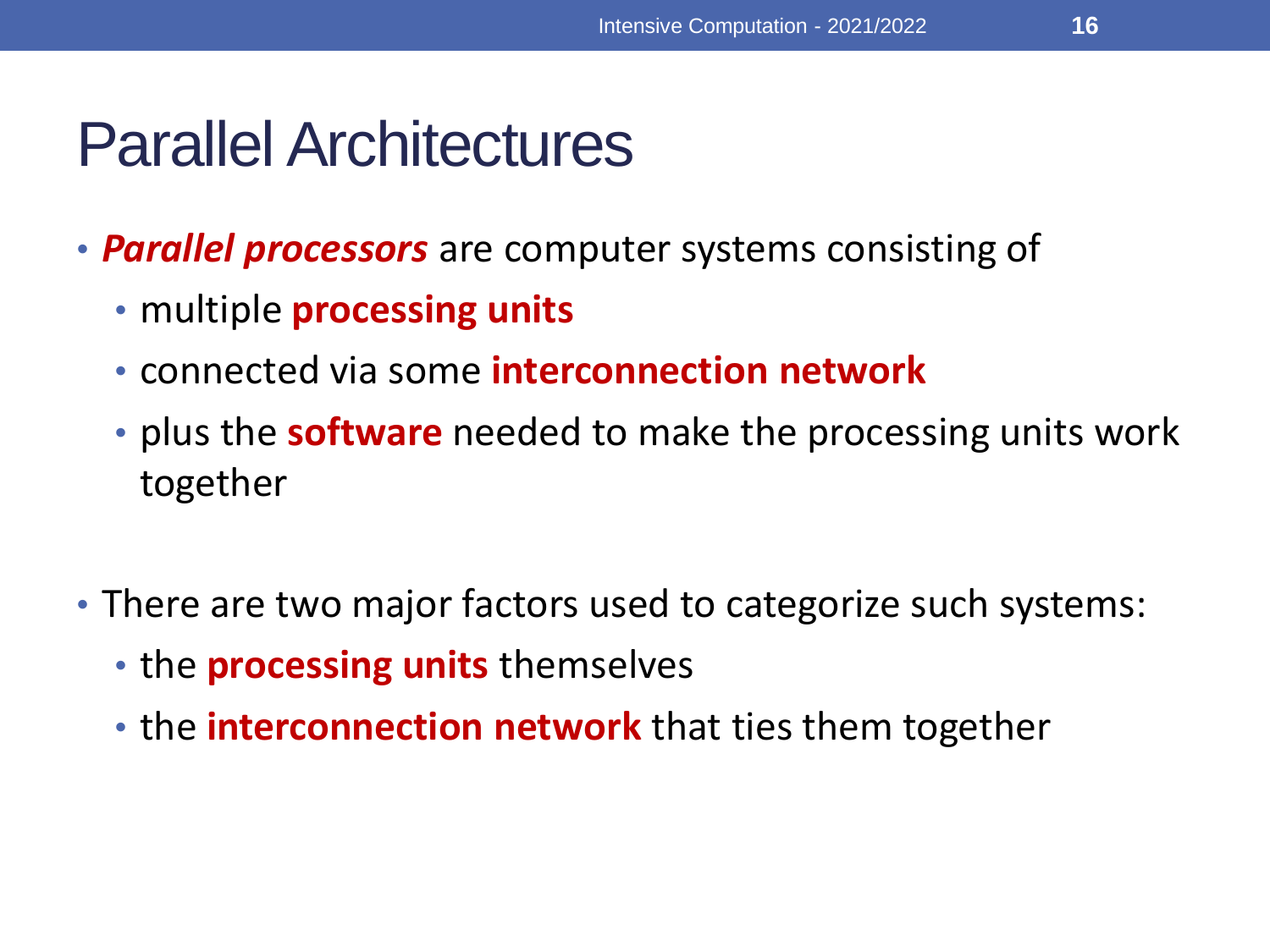- *Parallel processors* are computer systems consisting of
	- multiple **processing units**
	- connected via some **interconnection network**
	- plus the **software** needed to make the processing units work together
- There are two major factors used to categorize such systems:
	- the **processing units** themselves
	- the **interconnection network** that ties them together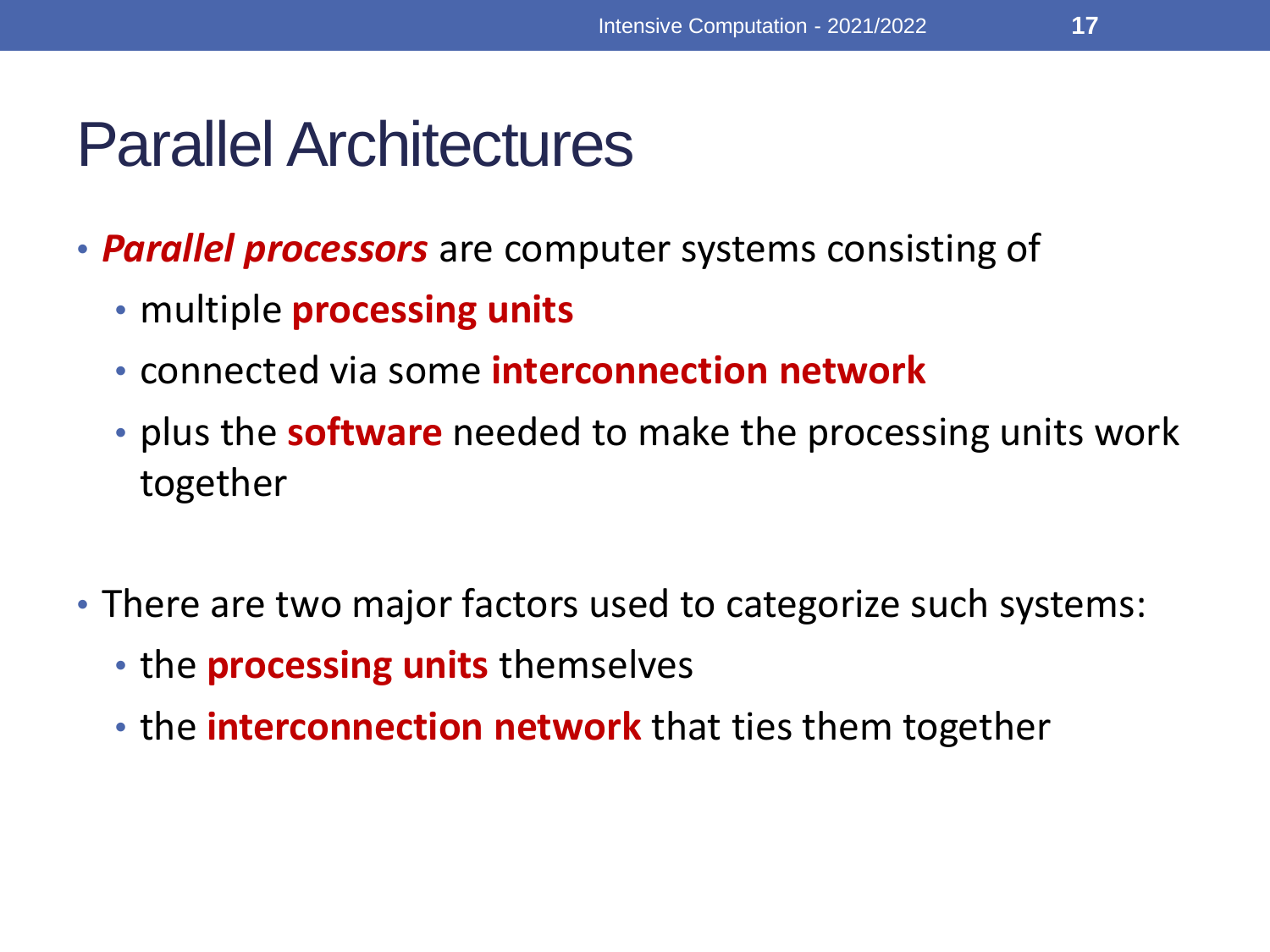- A **vast number parallel architecture** types have been devised
- Various types of parallel architecture have **overlapping characteristics to different extents**
- It is *not easy* to develop a simple **classification** system for parallel architectures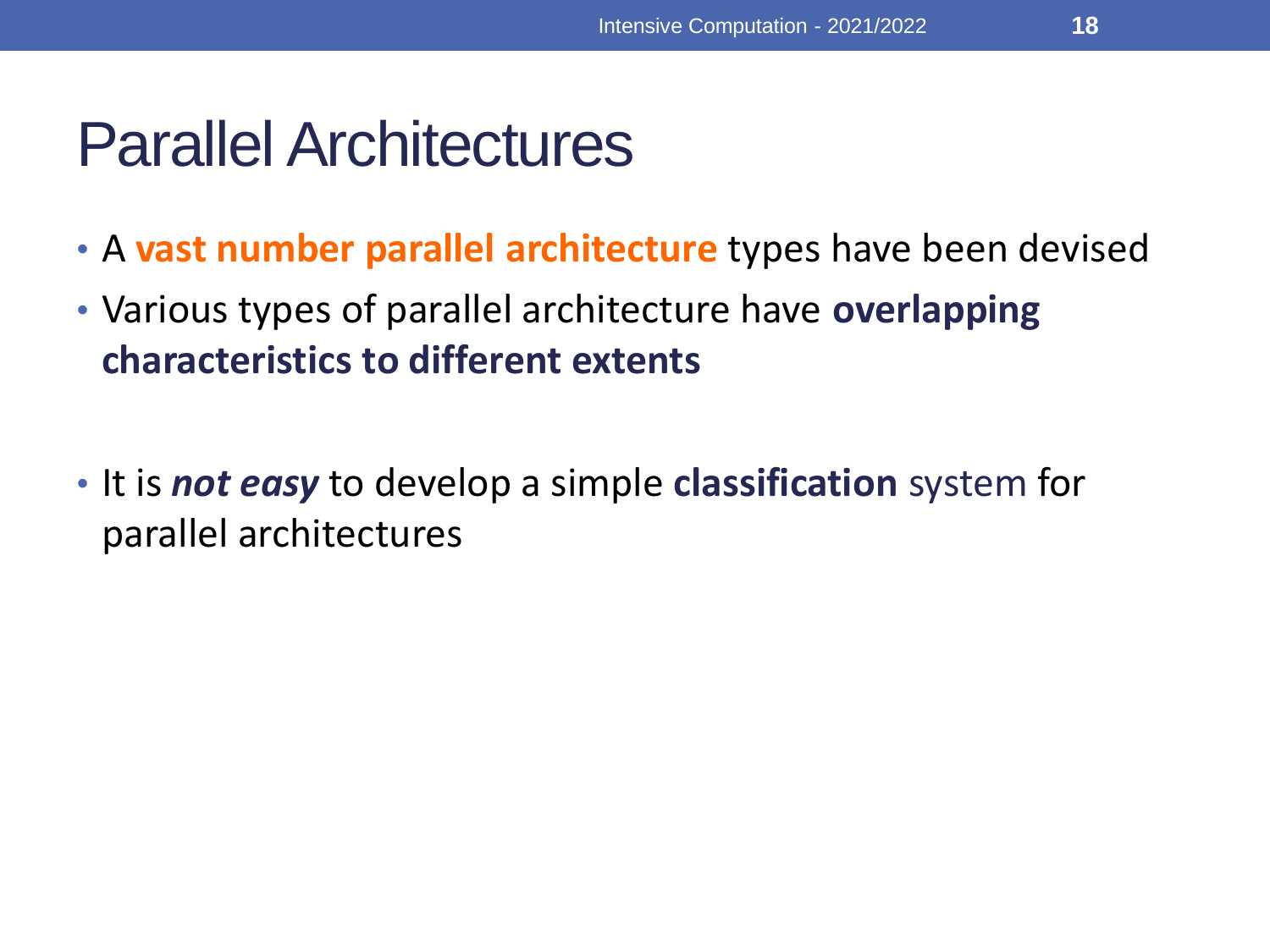- Parallel architecture can be distinguished under the following broad categories:
	- **Flynn's classification**
	- Classification based on **memory** arrangement
	- Classification based on **interconnections** among PEs and memory modules
	- Classification based on characteristic nature of **PEs**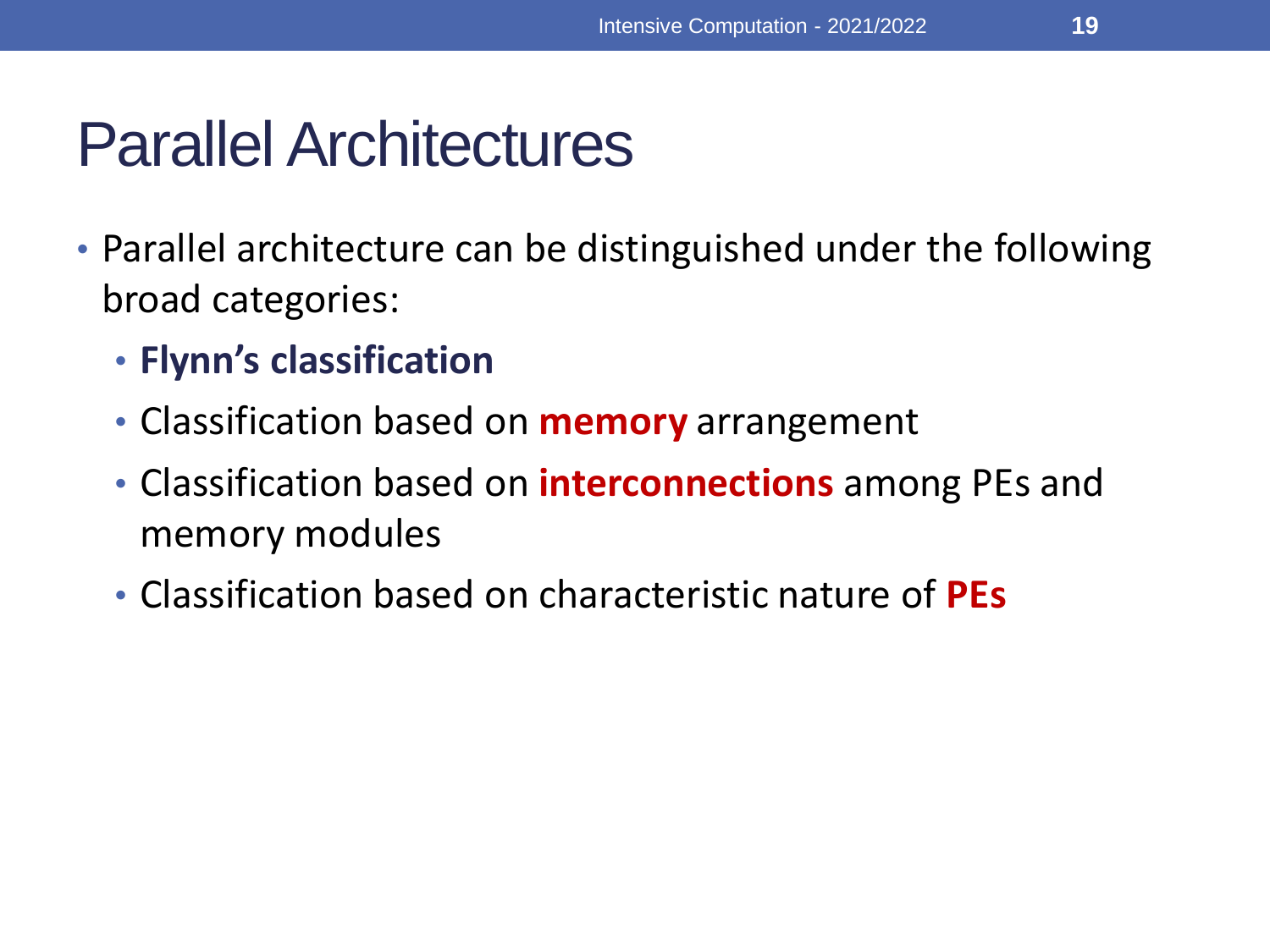## Flynn's classification

- Flynn's classification is based on the notion of a **stream of information**
- There are two types of information flow into a processor:
	- **instruction stream -** defined as the sequence of instructions performed by the processing unit
	- **data stream -** defined as the data traffic exchanged between the memory and the processing unit
- Either of the instruction or data streams can be single or multiple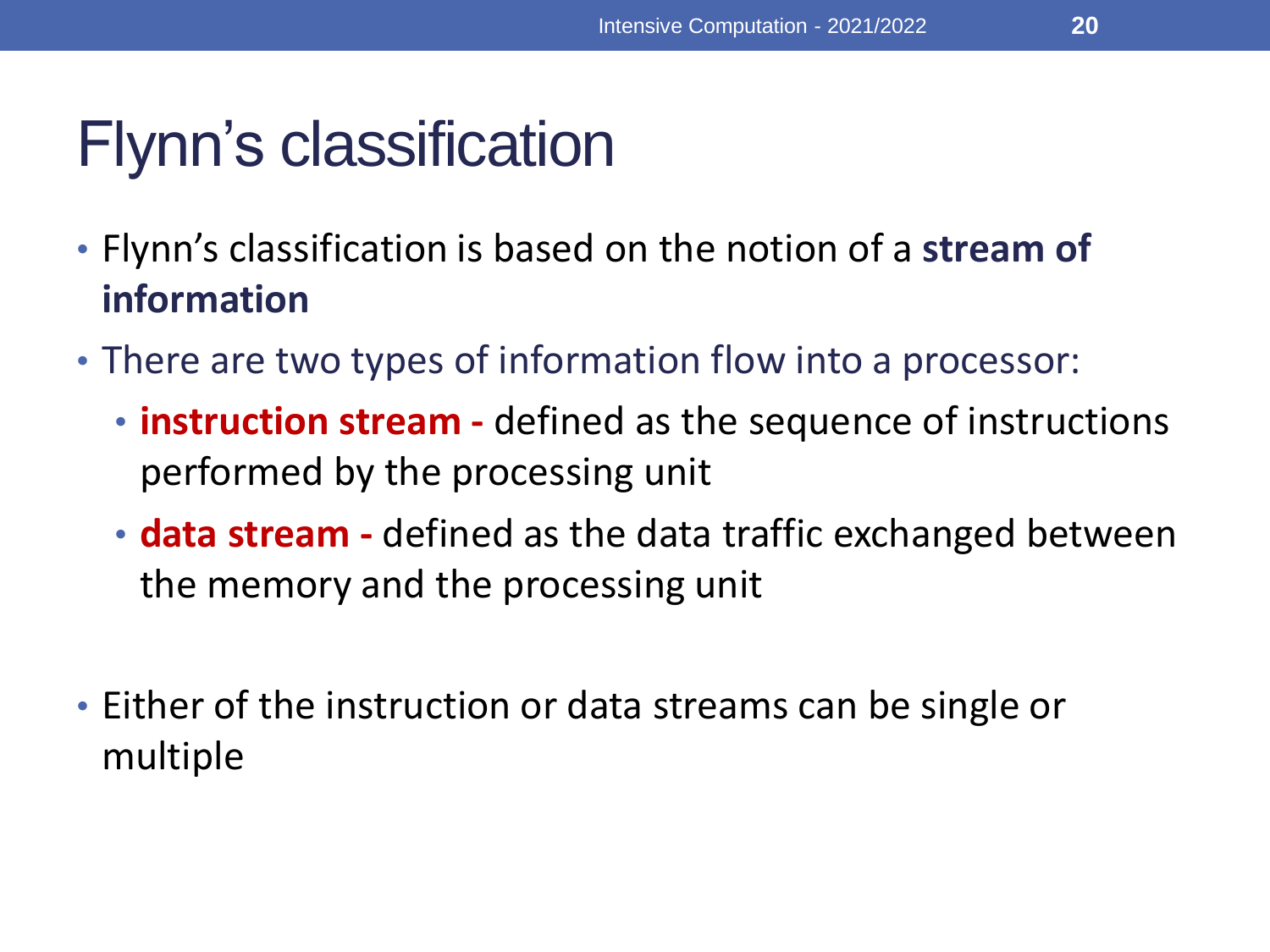## Flynn's classification

- **Four distinct categories**:
	- Single-Instruction Single-Data streams (**SISD**)
	- Single-Instruction Multiple-Data streams (**SIMD**)
	- Multiple-Instruction Single-Data streams (**MISD**)
	- Multiple-Instruction Multiple-Data streams (**MIMD**)

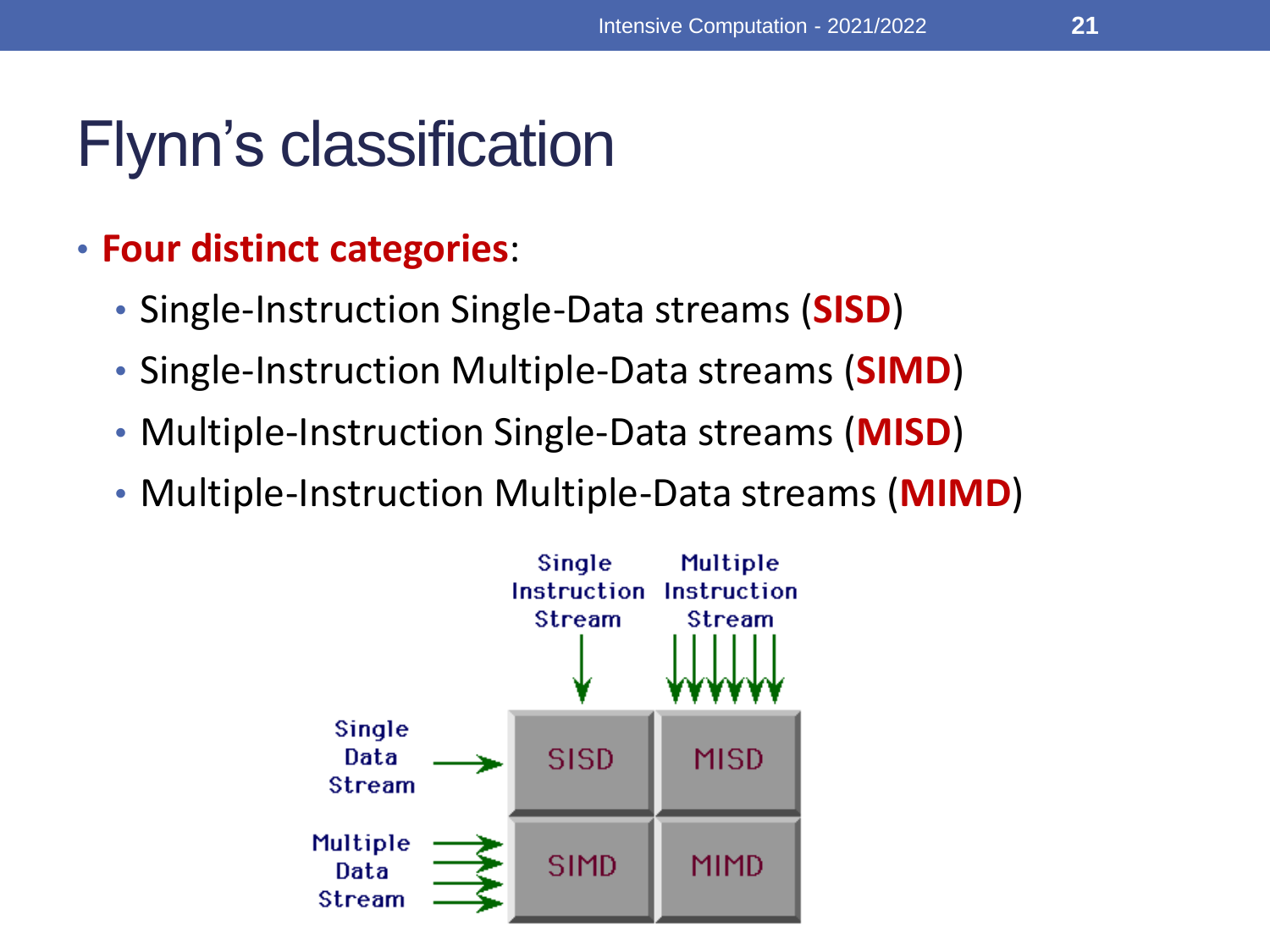### Single Instruction, Single Data Stream - SISD

- **Single** sequential processor *executes a*
- **Single** instruction stream *to operate on*
- Data stored in **single** memory



**SISD Computer**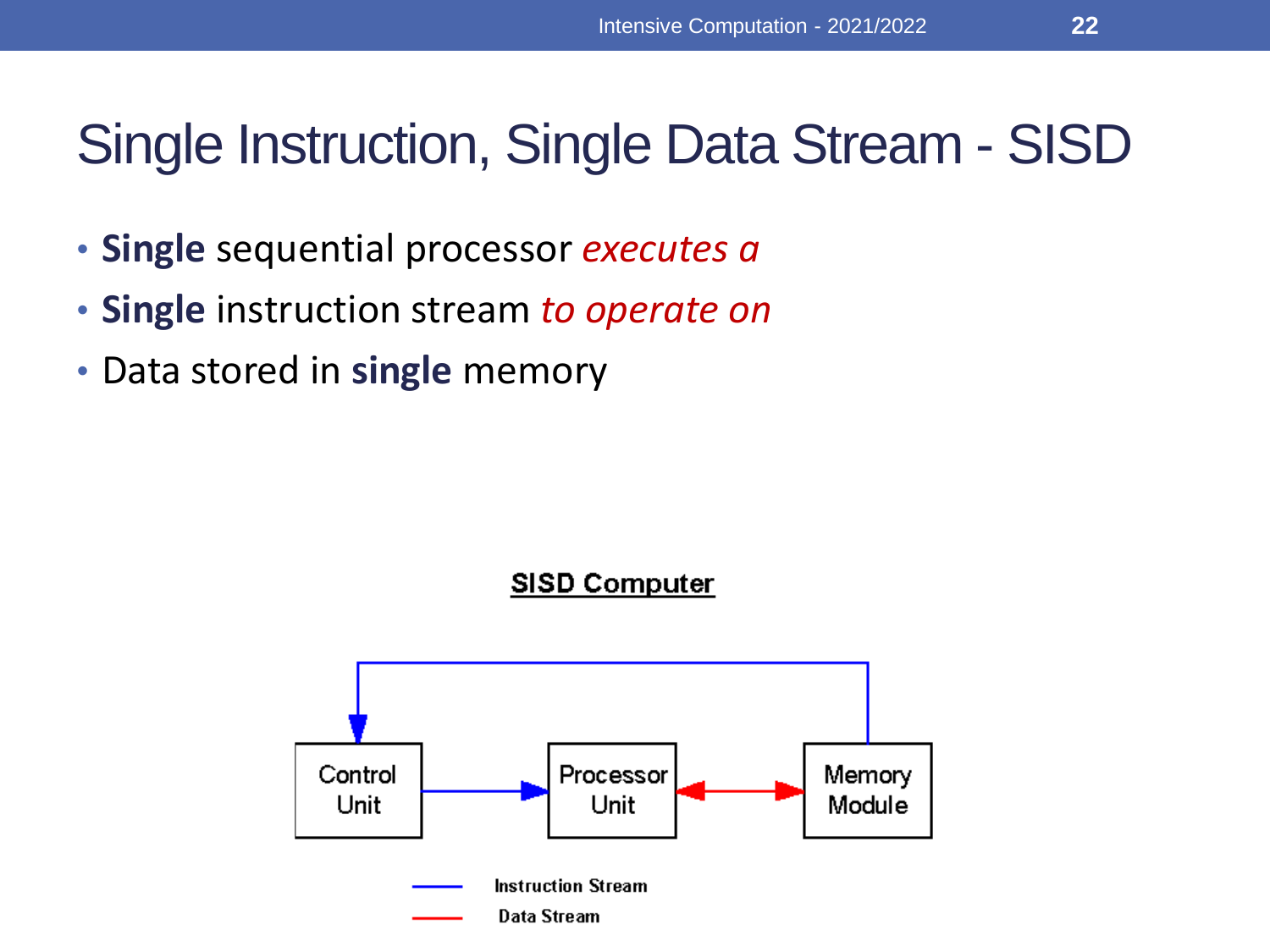## Single Instruction, Single Data Stream - SISD

- During program execution the *PE* 
	- *fetches instructions and data* from the main memory
	- *processes the data* according to the instructions
	- *sends the results to the main memory* after processing has been completed

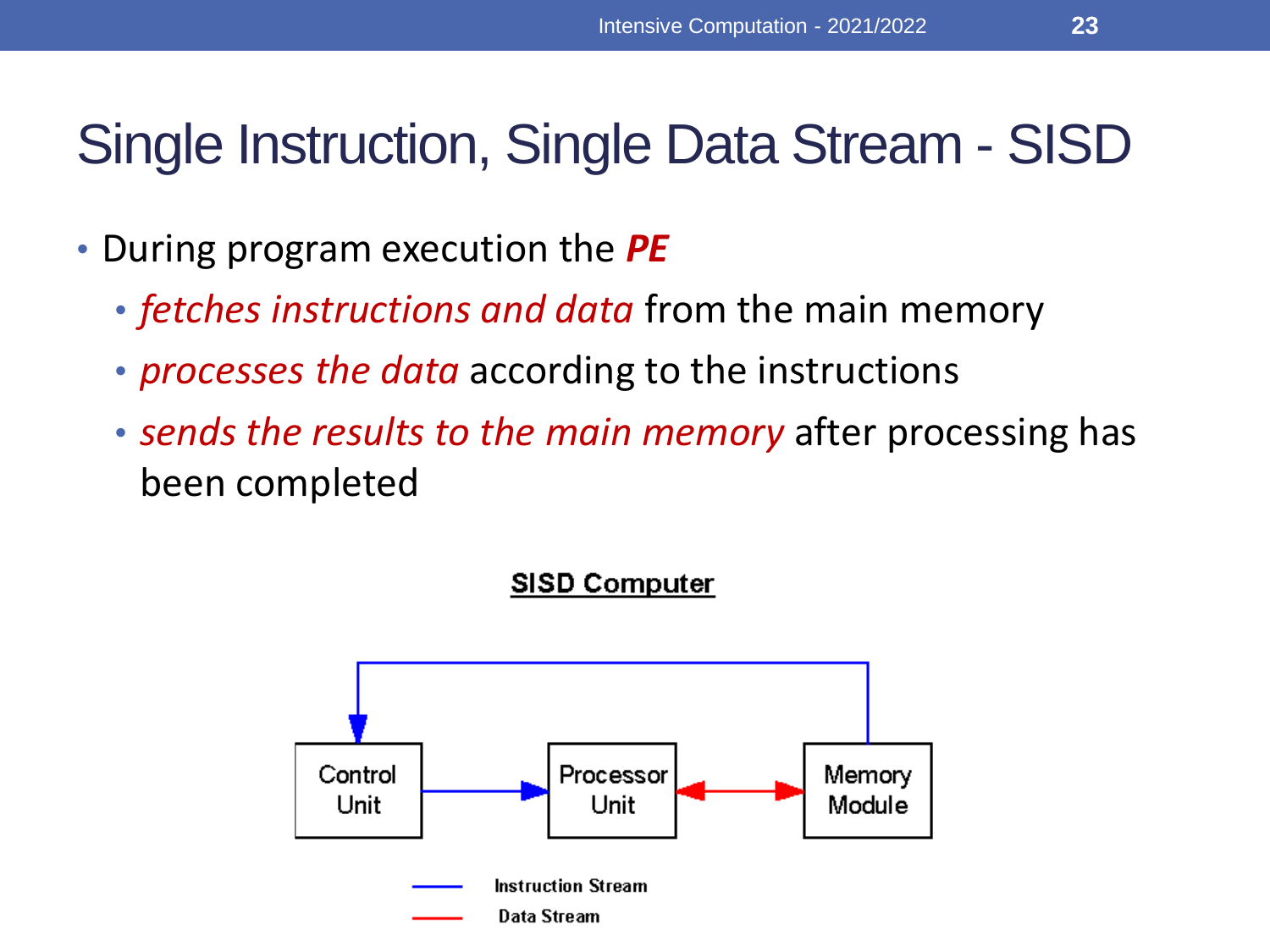### Single Instruction, Single Data Stream - SISD

- The conventional single-processor **Von Neumann computers**  falls under this category
- Today's conventional uniprocessors actually have several operations "in flight" at any one time
- In fact , the majority of contemporary CPUs is multicore and a **single core** can be considered a SISD machine

#### **SISD Computer**

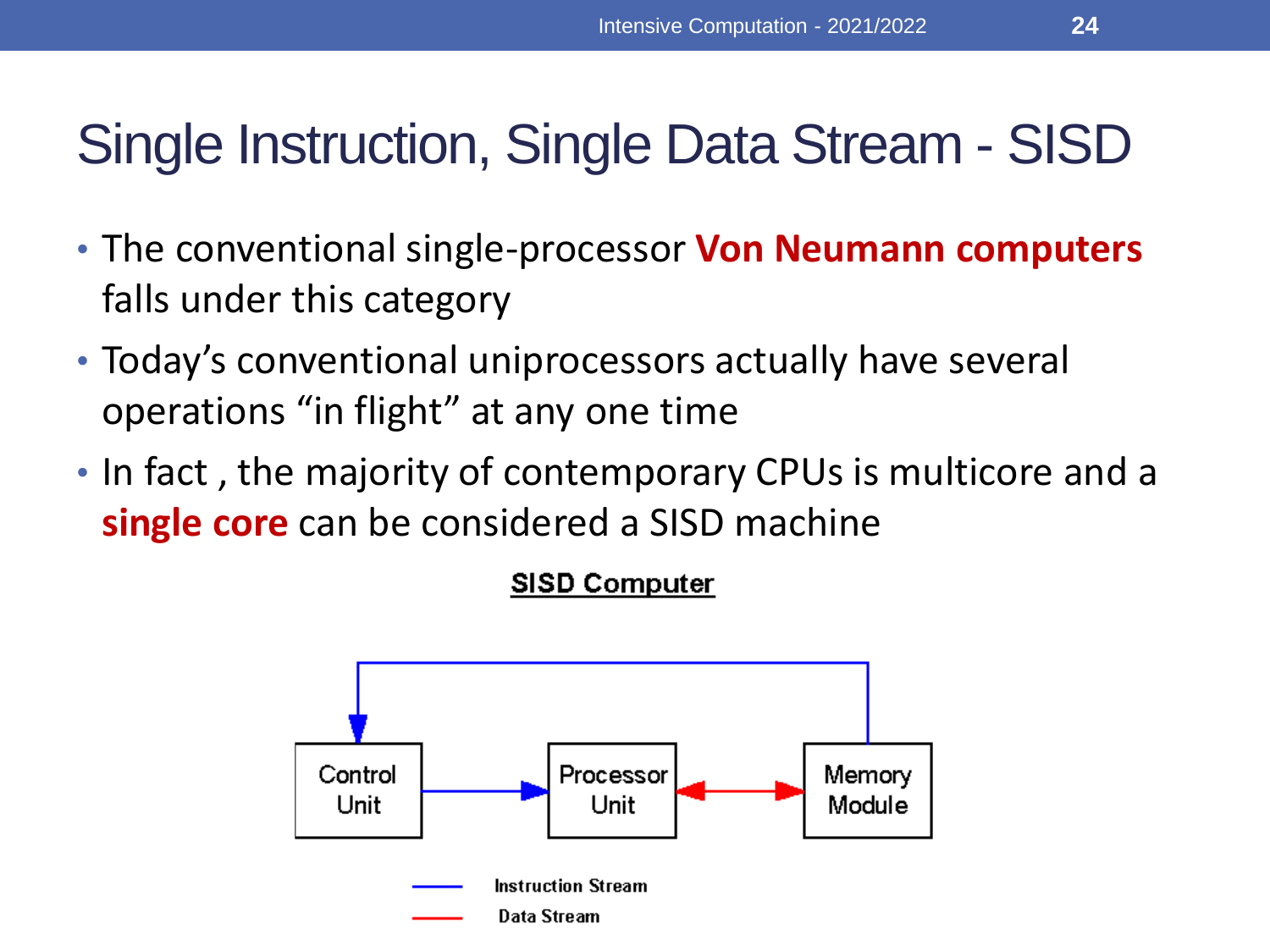#### Single Instruction, Multiple Data Stream - SIMD

- A single instruction stream **provides parallelism** by operating on multiple data streams concurrently
- A *single machine instruction* controls the **simultaneous execution** of a number of processing elements on a lockstep basis

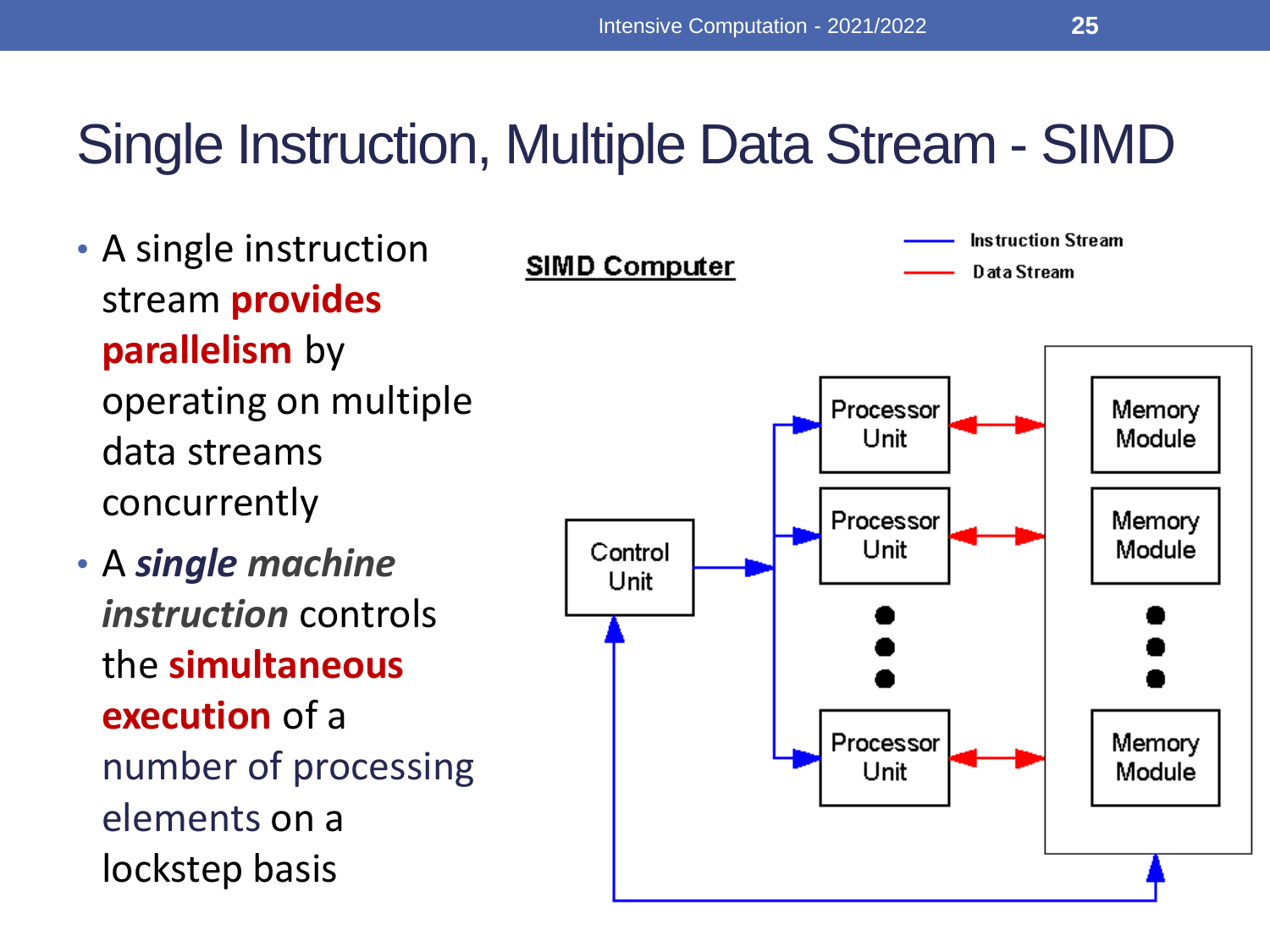#### Single Instruction, Multiple Data Stream - SIMD

- Each processing element has an associated data memory
- *Each instruction* is executed on a *different set of data*  by the *different processors/cores*

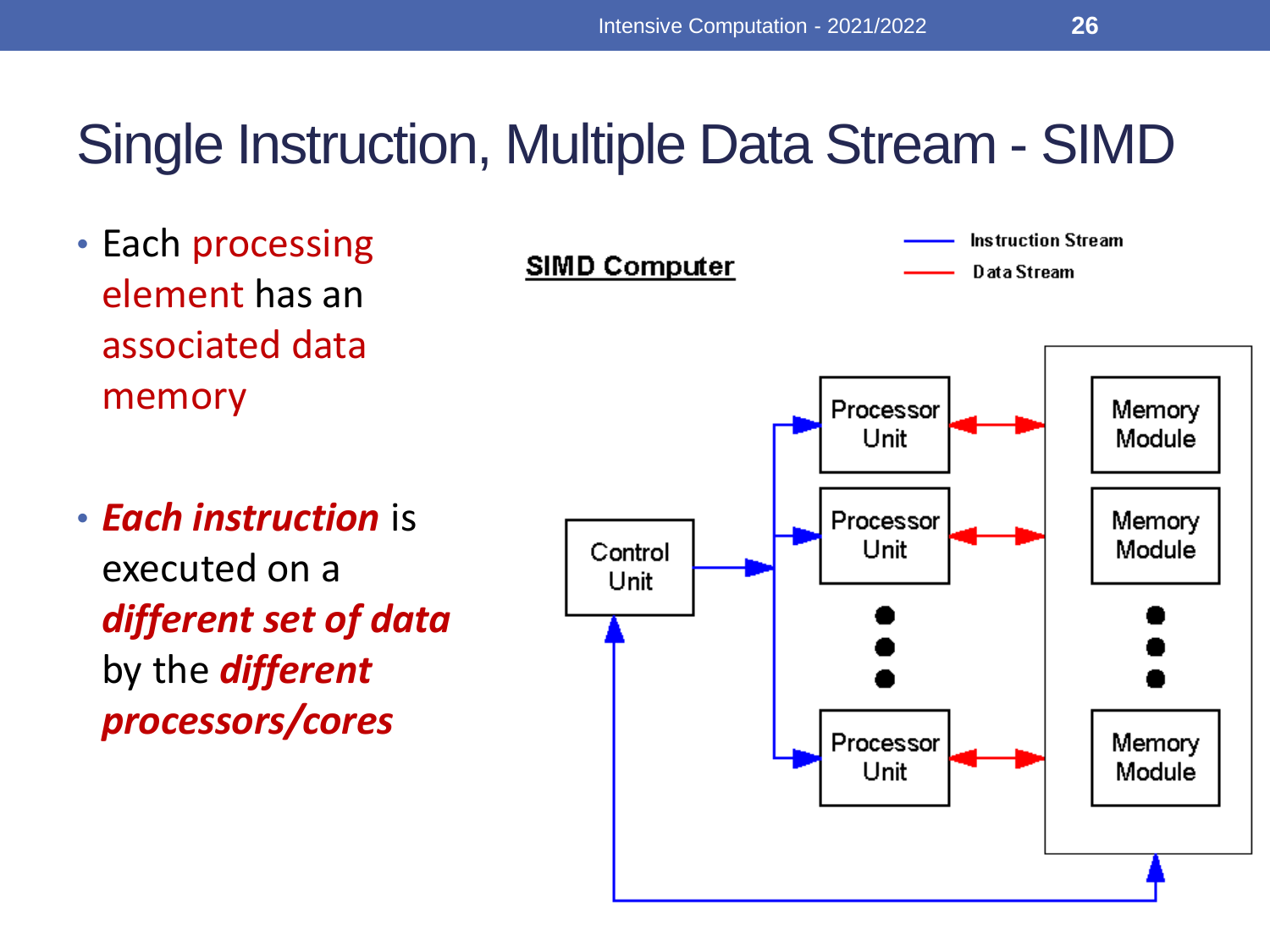#### Single Instruction, Multiple Data Stream - SIMD

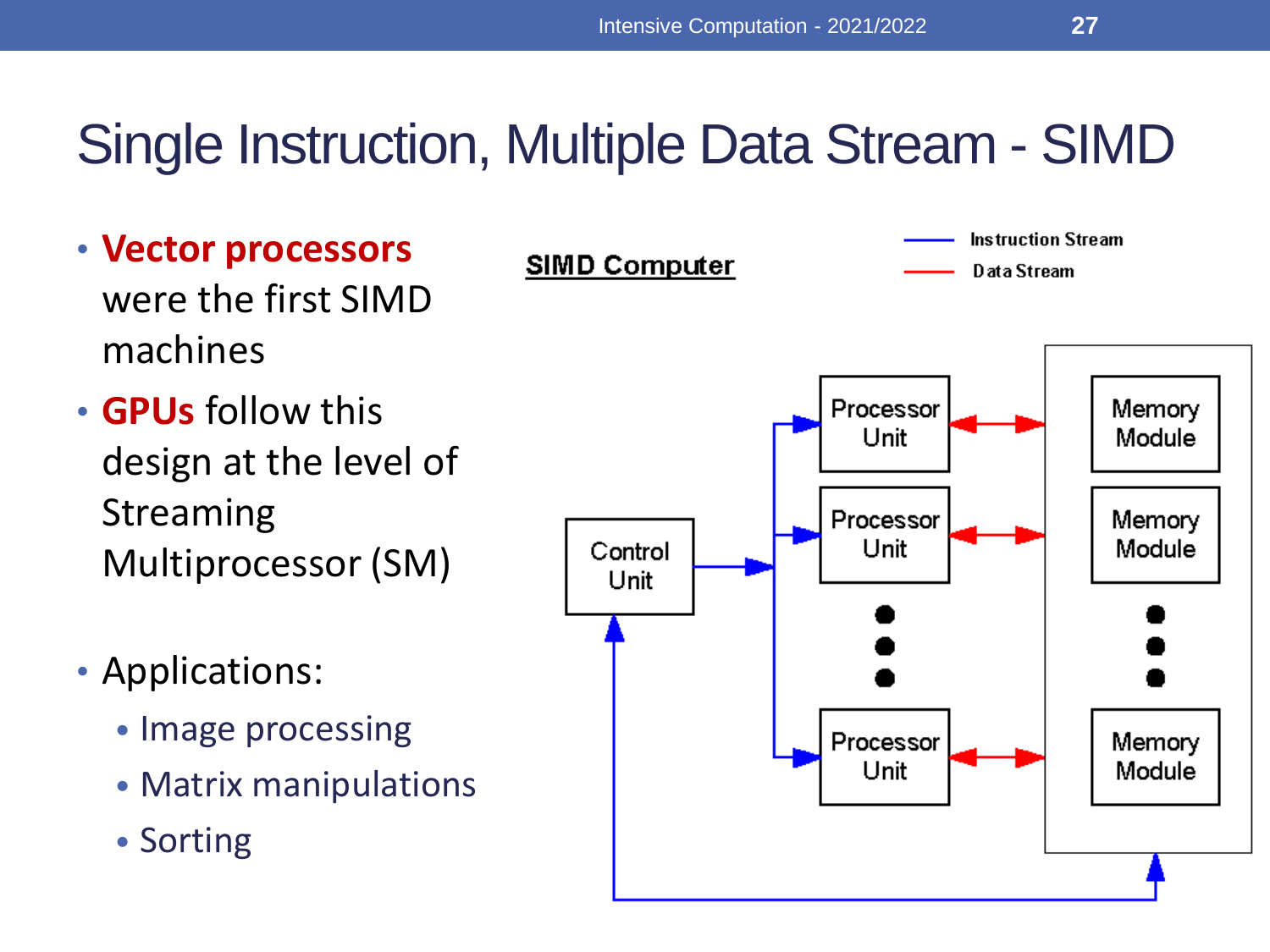#### Multiple Instruction, Single Data Stream - MISD

• This is a controversial **Instruction Stream MISD Computer** Data Stream category • A *sequence of data* is transmitted to a *set of*  Processor Control Unit Unit *processors*, each of which *executes a*  Control Processor Unit Unit Memory Memory Memory *different instruction*  Module Module Module sequence Control Processor Unit Unit • This structure is not *commercially* implemented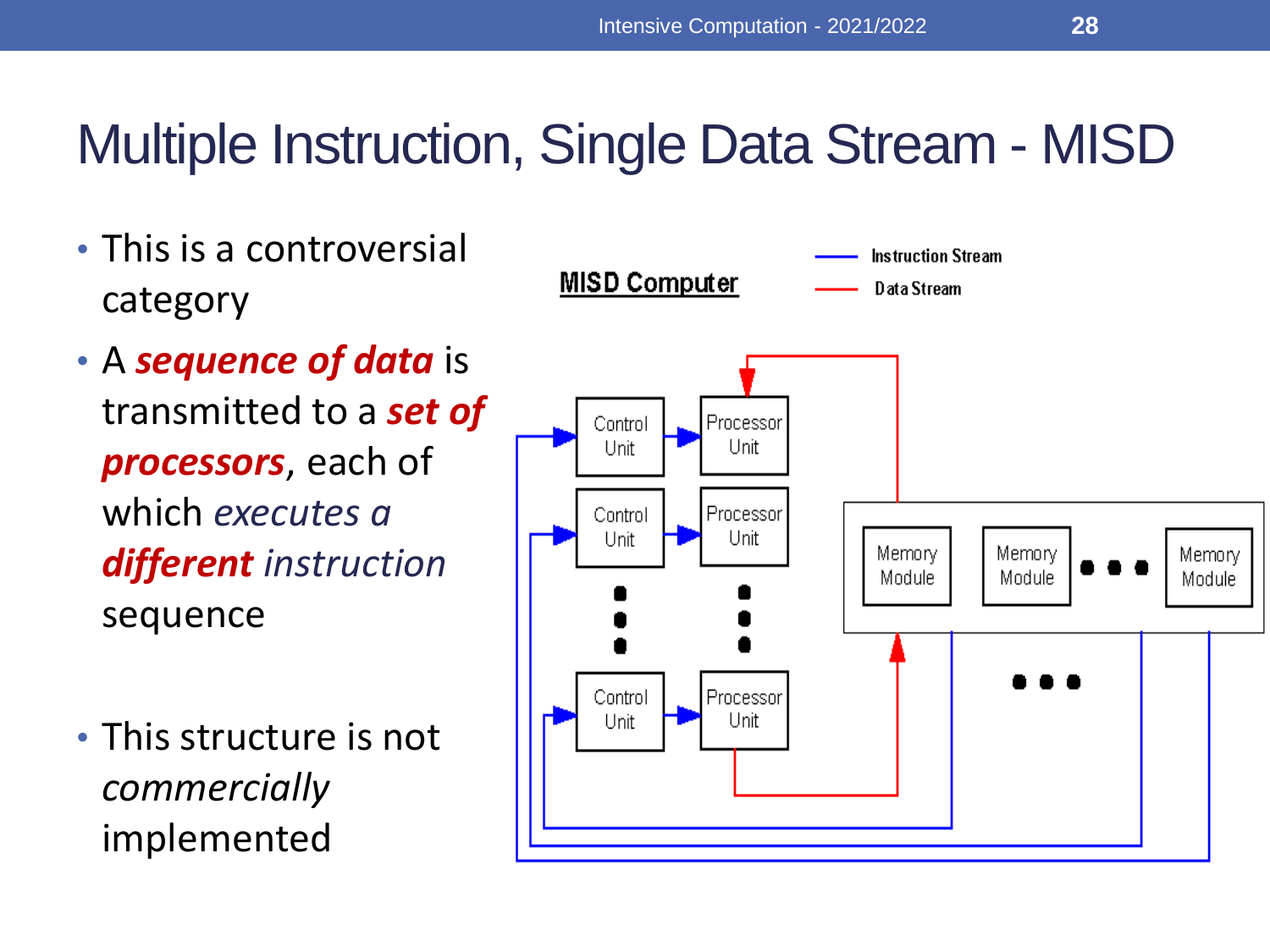### Multiple Instruction, Single Data Stream - MISD

- MISD computers can be useful in **applications** of a **specialized nature**:
	- robot vision
	- when *fault tolerance*  is required (military or aerospace application) data can be processed by multiple machines and decisions can be made on a majority principle

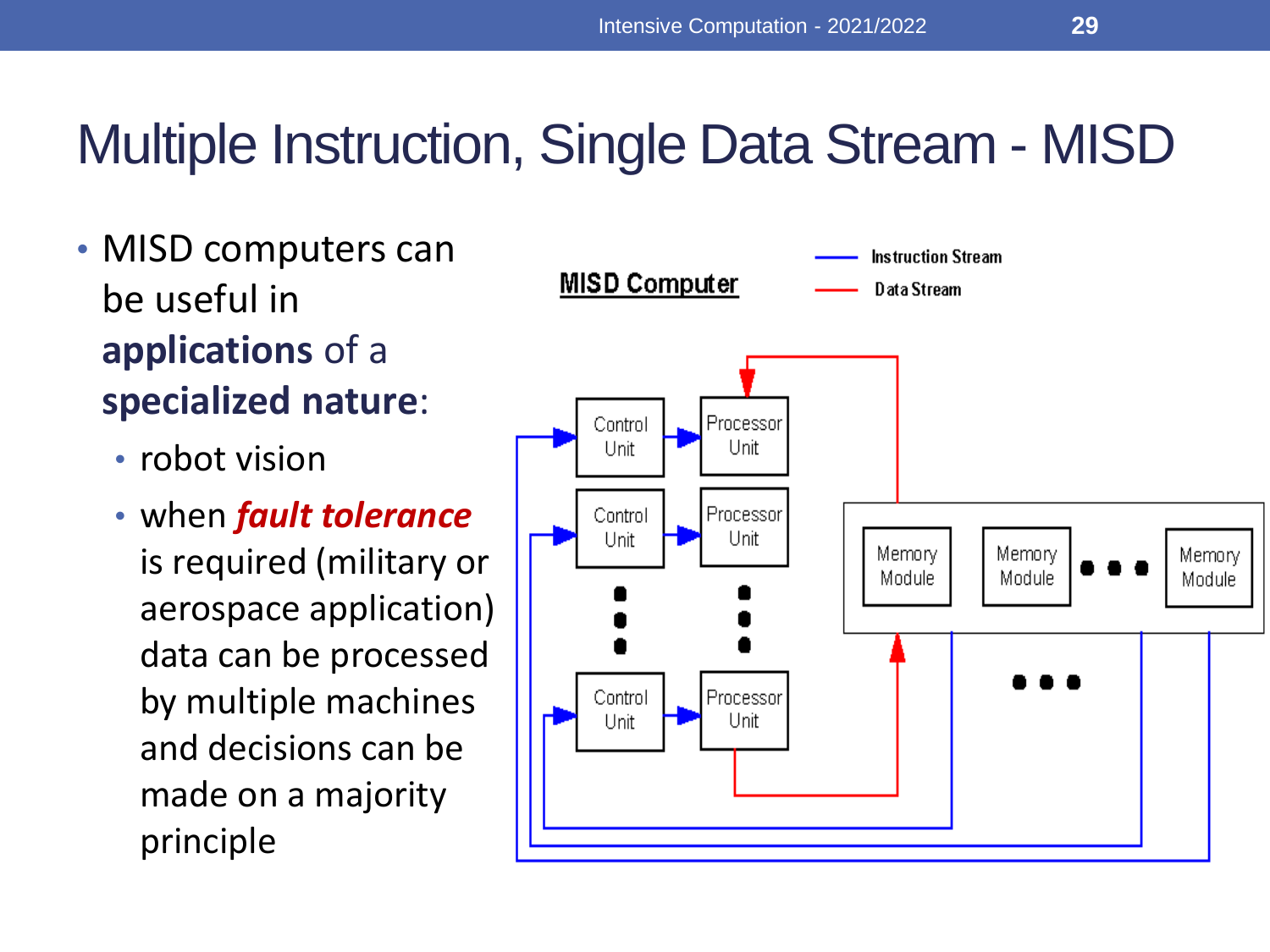#### Multiple Instruction, Multiple Data Stream- MIMD

- A **set of processors**  simultaneously execute **different instruction sequences** on **different data sets**
- This architecture is the most common and widely used form of parallel architectures

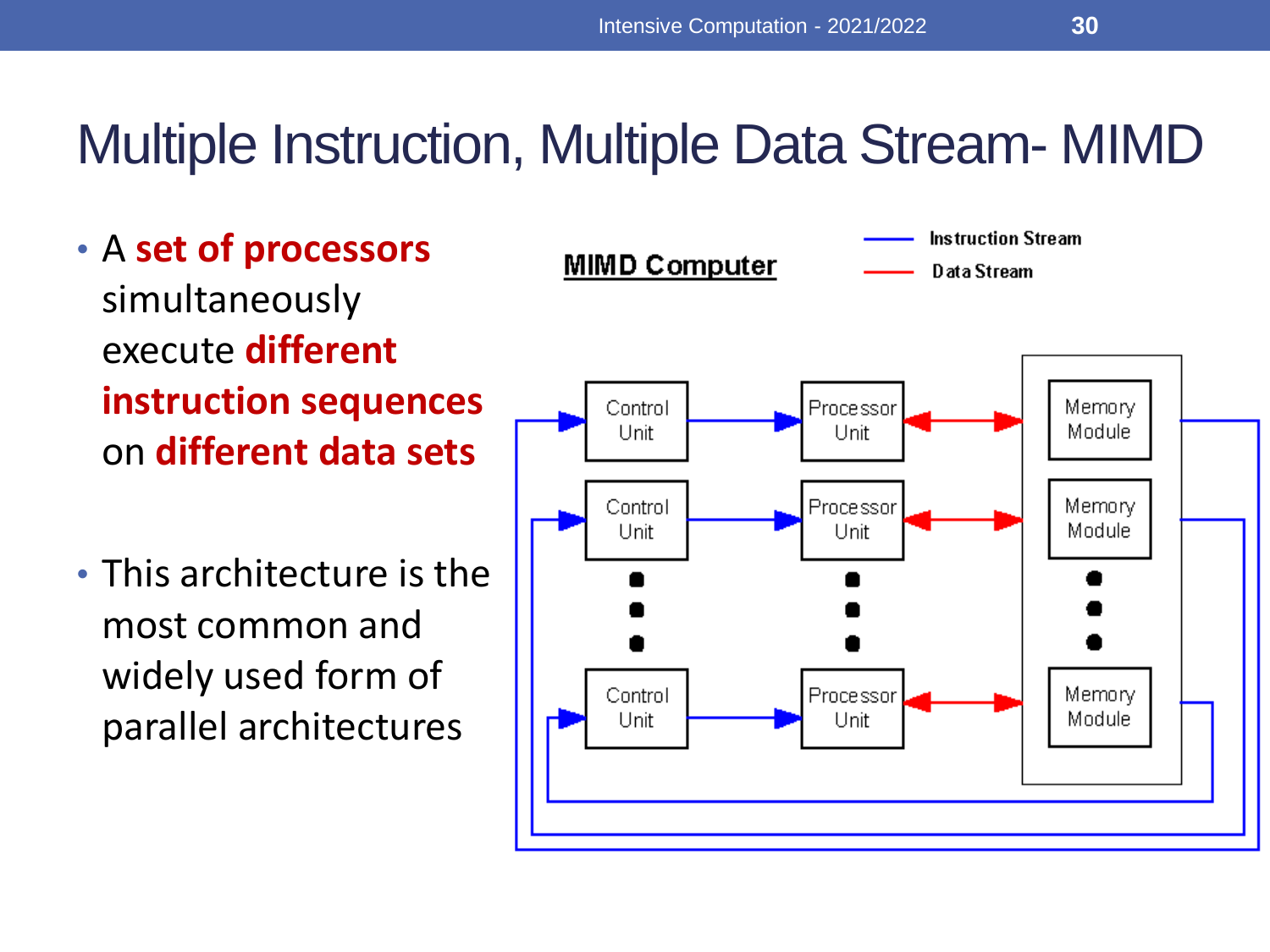#### Multiple Instruction, Multiple Data Stream- MIMD

- In the MIMD organization, the processors are general purpose
- Each processor can process all instructions necessary
- **Further classified** by method of processor communication

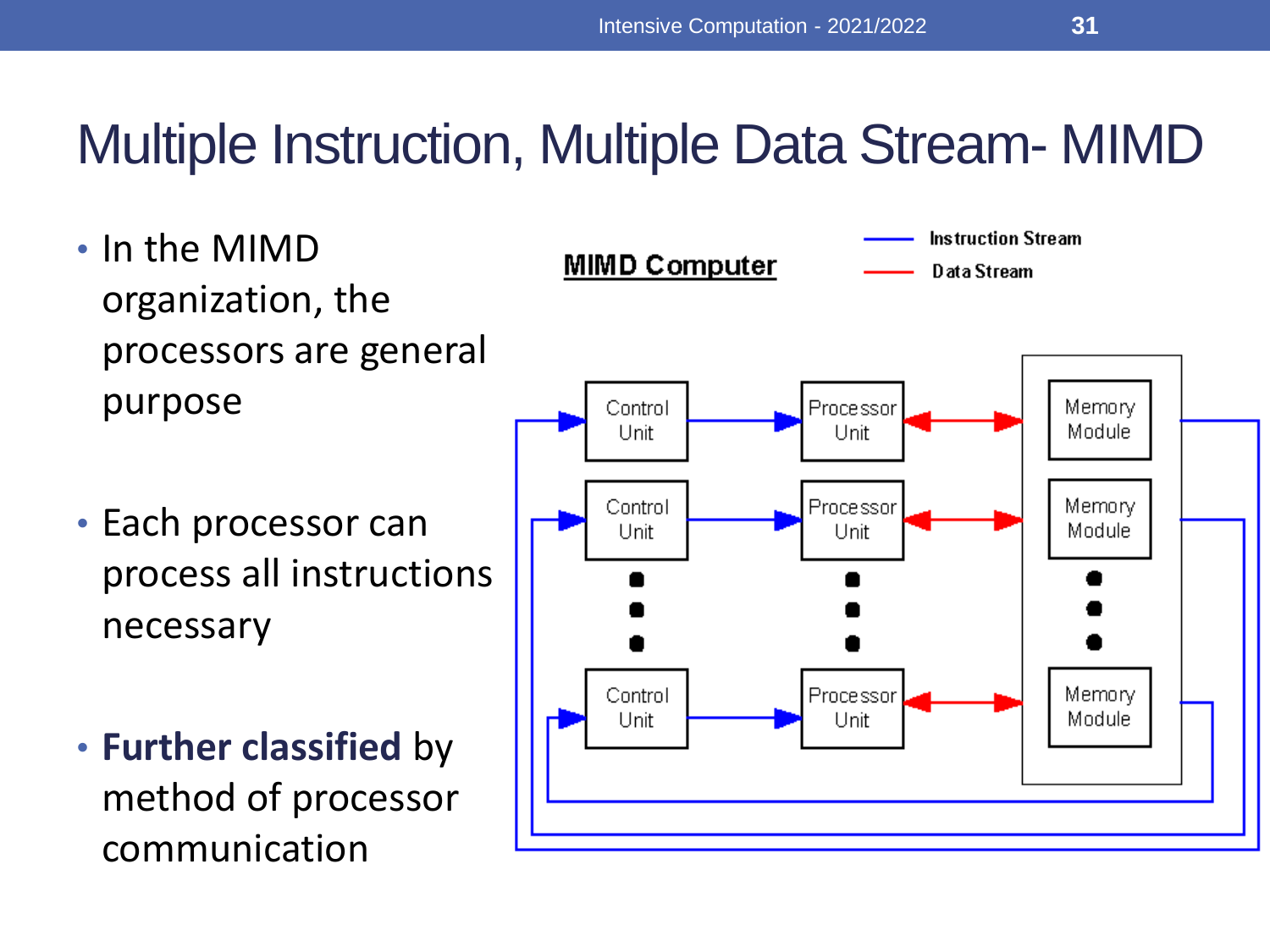## Flynn's classification

#### • **Advantages of Flynn**

- Universally accepted
- Compact Notation
- Easy to classify a system

#### • **Disadvantages of Flynn**

- Very coarse-grain differentiation among machine systems
- Comparison of different systems is limited
- Interconnections, I/O, memory not considered in the scheme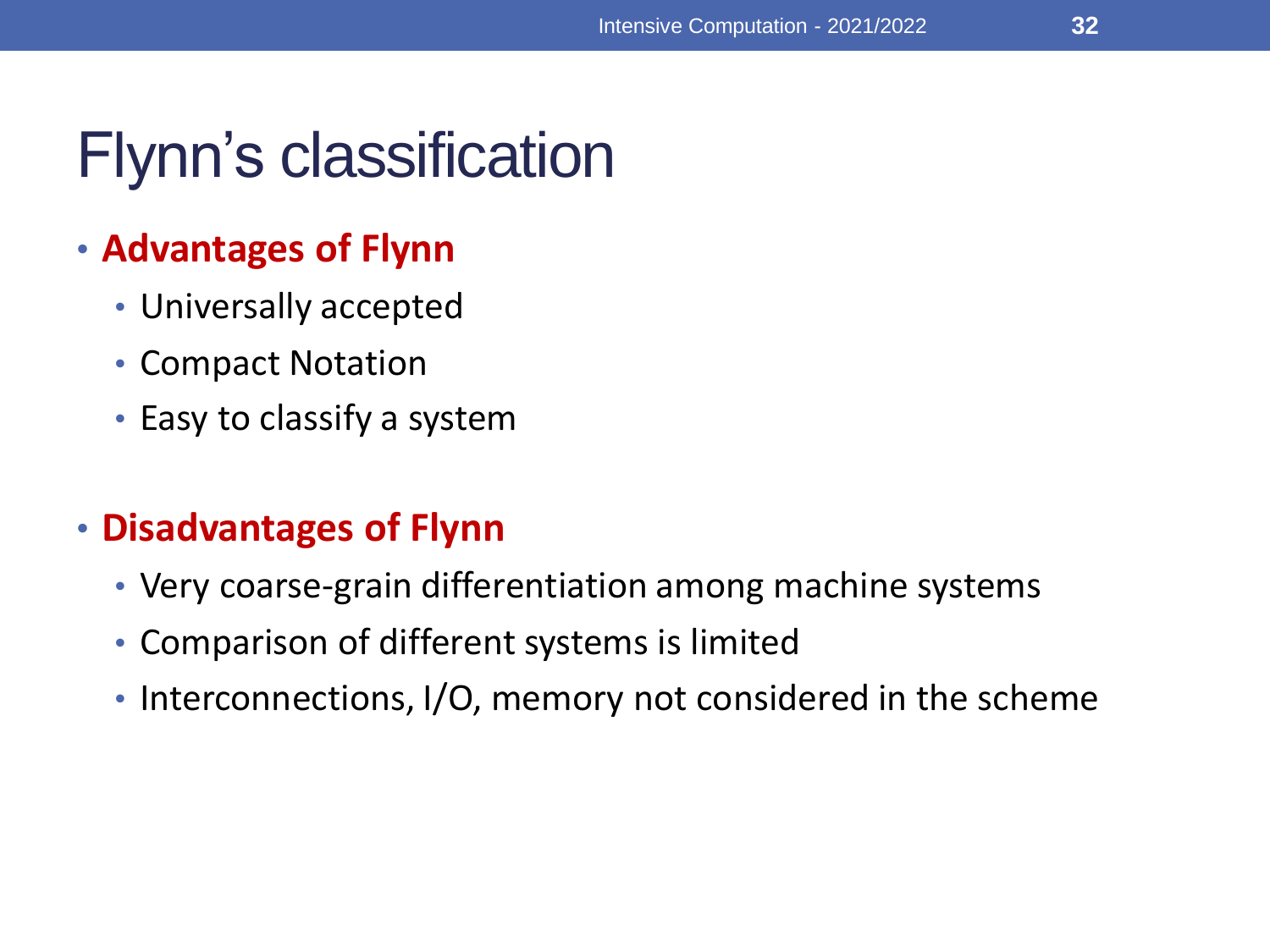### Classification based on memory arrangement

- Parallel architectures can be classified into two major categories in terms of **memory arrangement**:
	- **Shared memory**
	- **Distributed memory** or message passing
- This classification constitutes a subdivision of MIMD parallel architecture and are also known as:
	- *Shared memory* architecture → *tightly coupled* architecture
	- *Distributed memory* architecture → *loosely coupled* architecture
- A third choice is somewhere in between: groups of processors share a memory block while the different groups, also referred to as *nodes*, have distinct memory blocks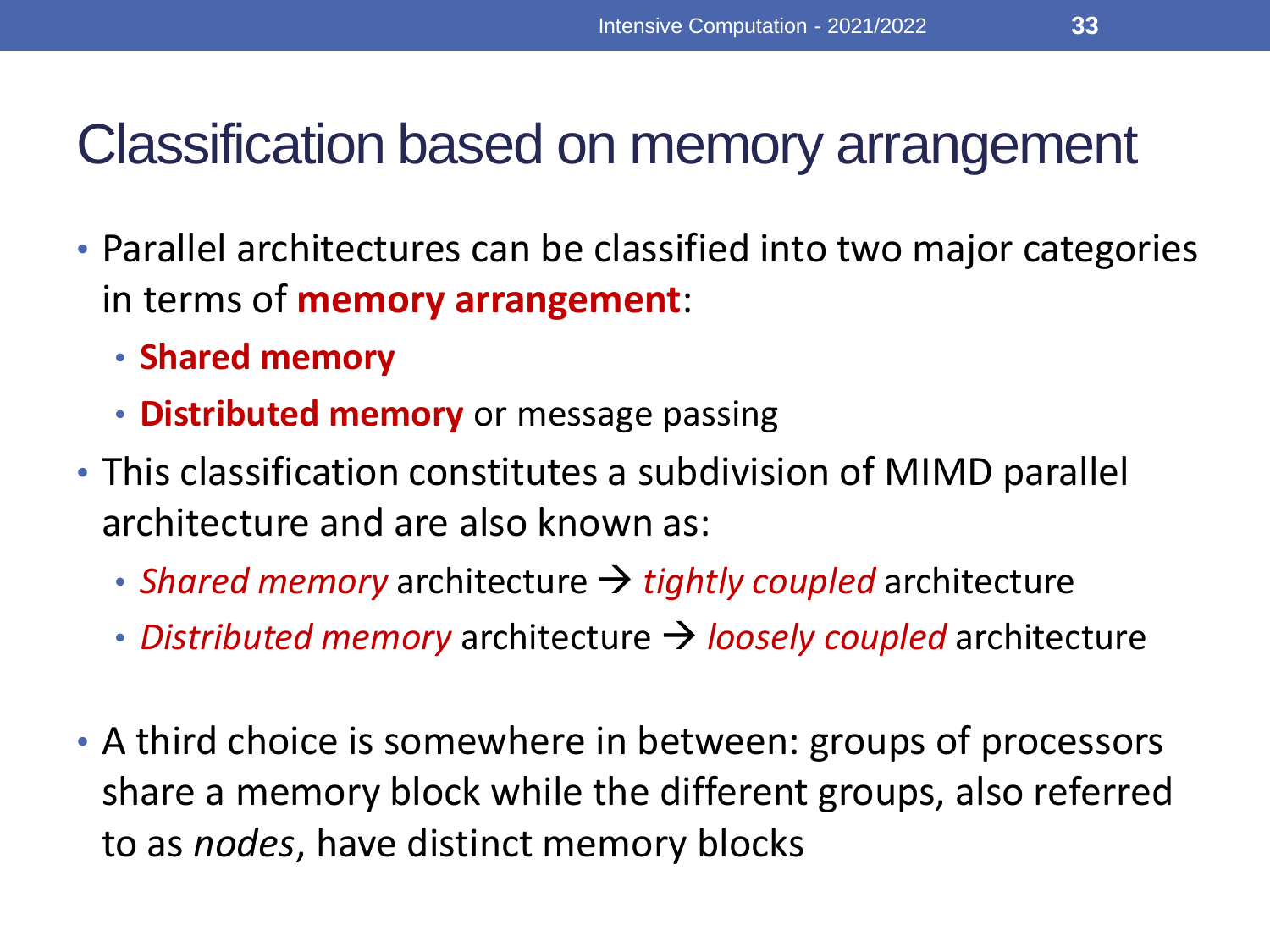#### Classification based on memory arrangement



**Shared memory**  *multiprocessors*



#### **Distributed memory**  *multicomputers*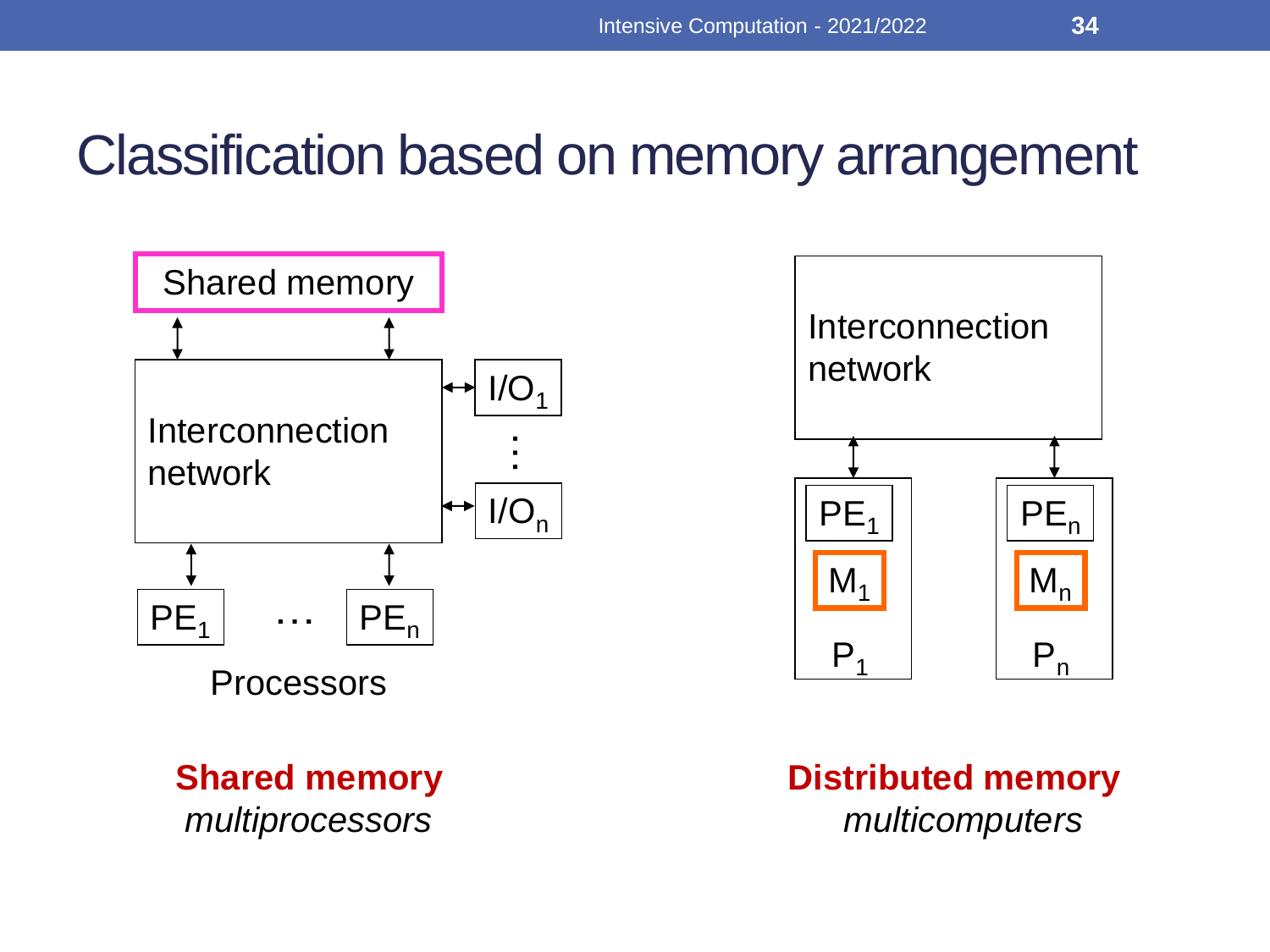- A **shared-memory multiprocessor** is an architecture consisting of a (modest) number of processors, all of which have direct (hardware) access to all the main memory in the system
- The **memory unit** can comprise **one or more memory modules**
- All the **processors:**
	- have **equal access to the memory modules,**
	- can access data that any of the other processors has created
- The memory modules
	- **store data**
	- are seen as a **single address space** by **all the processors**
	- **allow communication** among the processors via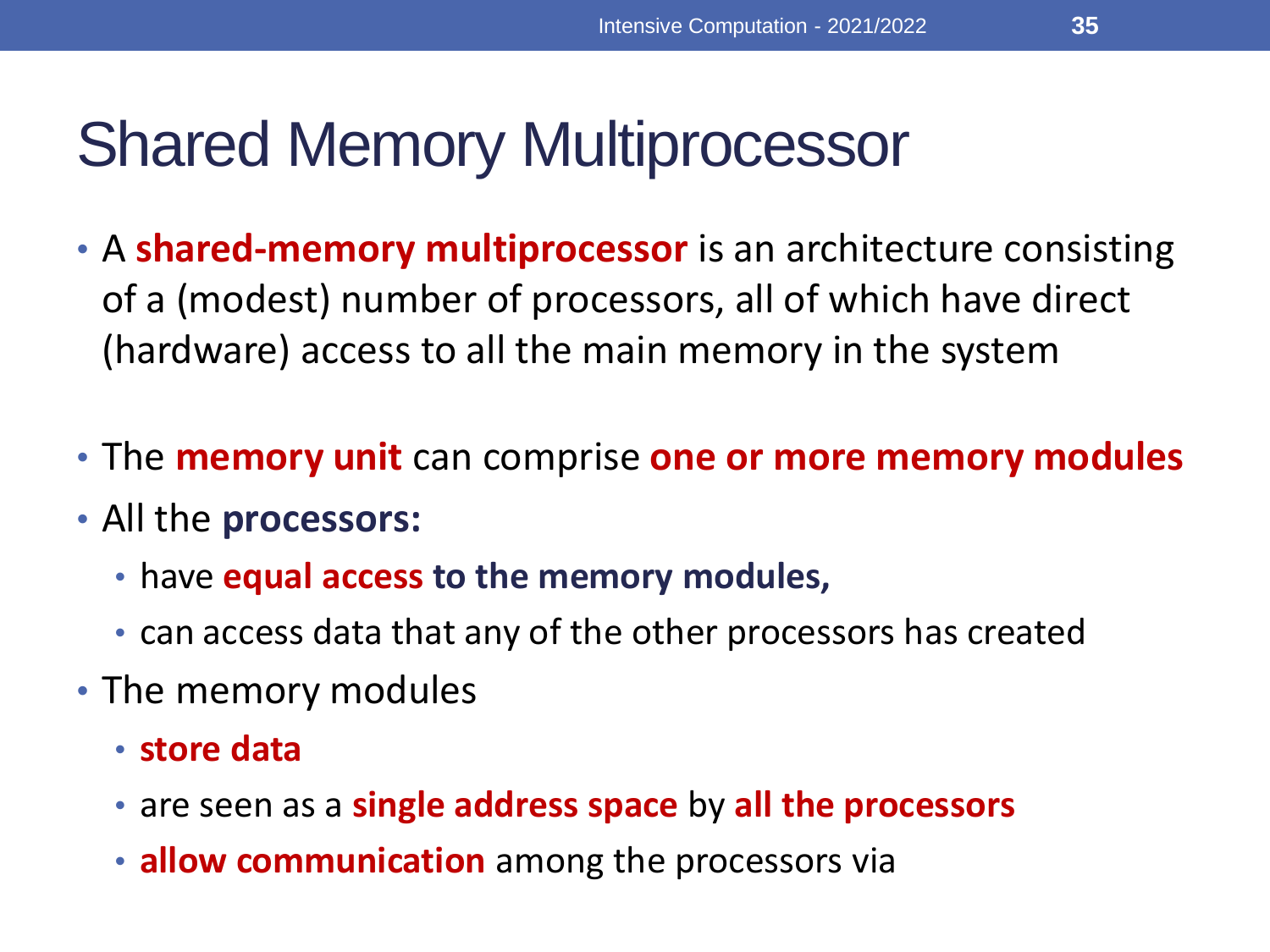- The key to this form of multiprocessor architecture is the **interconnection network** that directly connects all the processors to the memories
- **Communication** is established through memory access instructions
- There is no direct processor-to-processor communication involved in the programming process
- Processors communicate by *reading* and *writing data in locations into the shared memory*
- The executable programming codes are stored in the memory for each processor to execute
- The data related to each program is also stored in this memory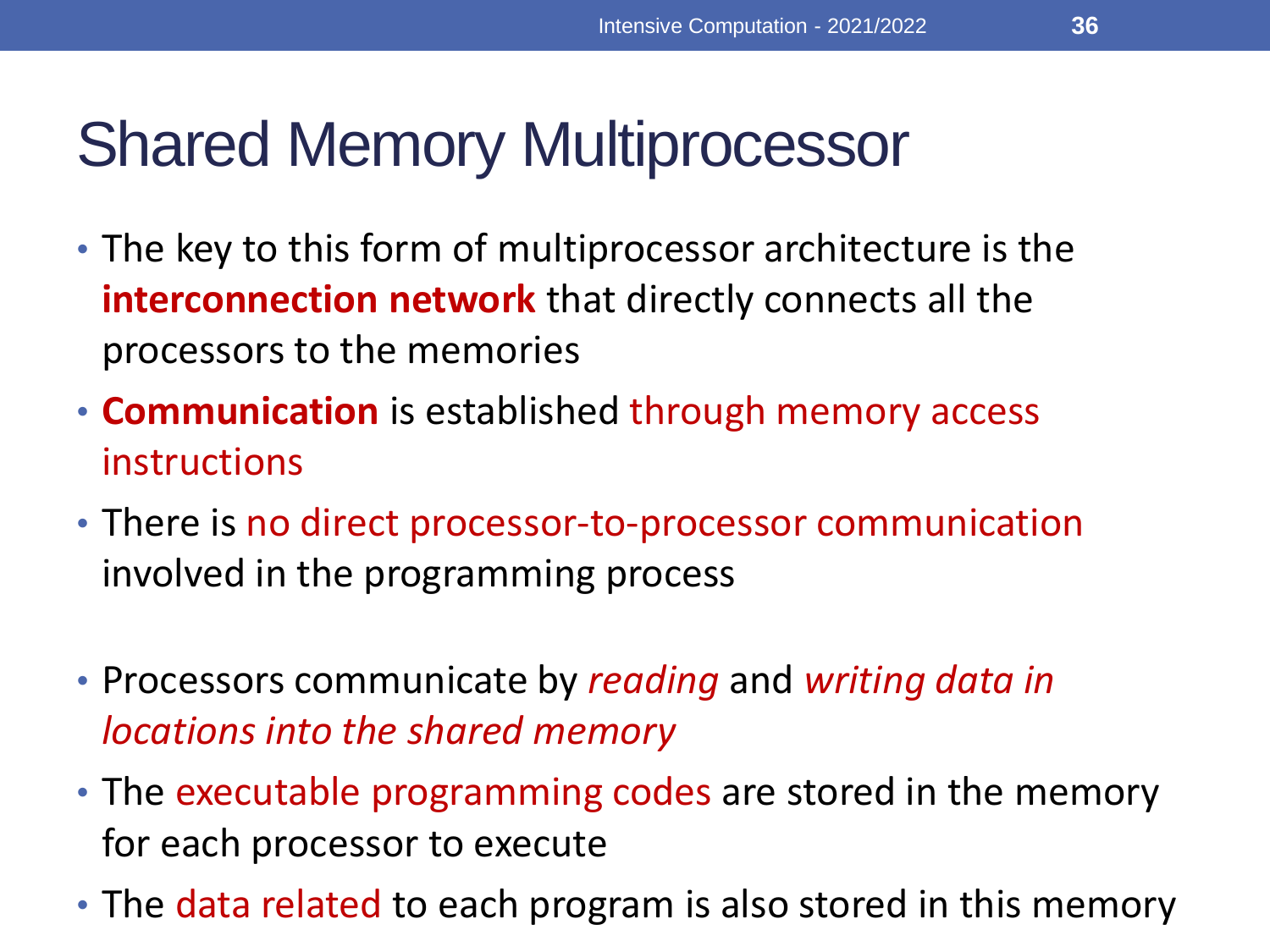- Each processor may have registers, buffers, caches, and local memory banks as additional memory resources
- A number of basic issues in the design of shared memory systems have to be taken into consideration: access control, synchronization, protection, and security
- Access to the memory modules can easily be controlled through appropriate programming mechanisms
- However, this architecture suffers from a **bottleneck** problem when a **number of processors** try to access the global **memory** at the **same time**
- This **limits the scalability** of the system but nonblocking networks as crossbars can be used to improve scalability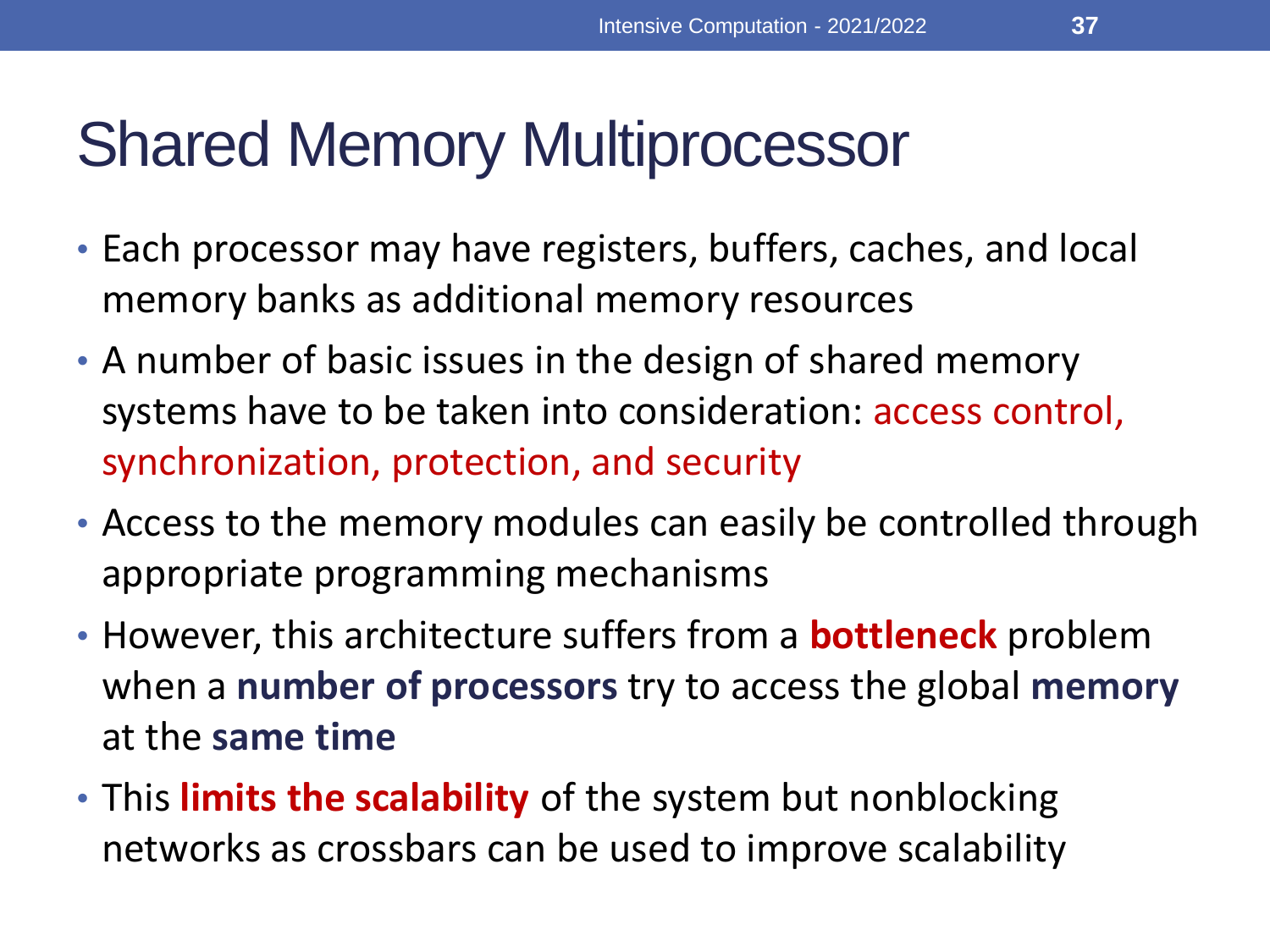- Depending on the interconnection network, a shared memory system leads to systems that can be classified as:
	- **uniform** memory access (UMA) architecture
	- **non-uniform** memory access (NUMA) architecture
- In the UMA system
	- a shared memory is accessible by all processors through an interconnection network in the same way a single processor accesses its memory
	- the memory access time to the different parts of the memory are almost the same
- **UMA** architectures are also called **symmetric multiprocessors**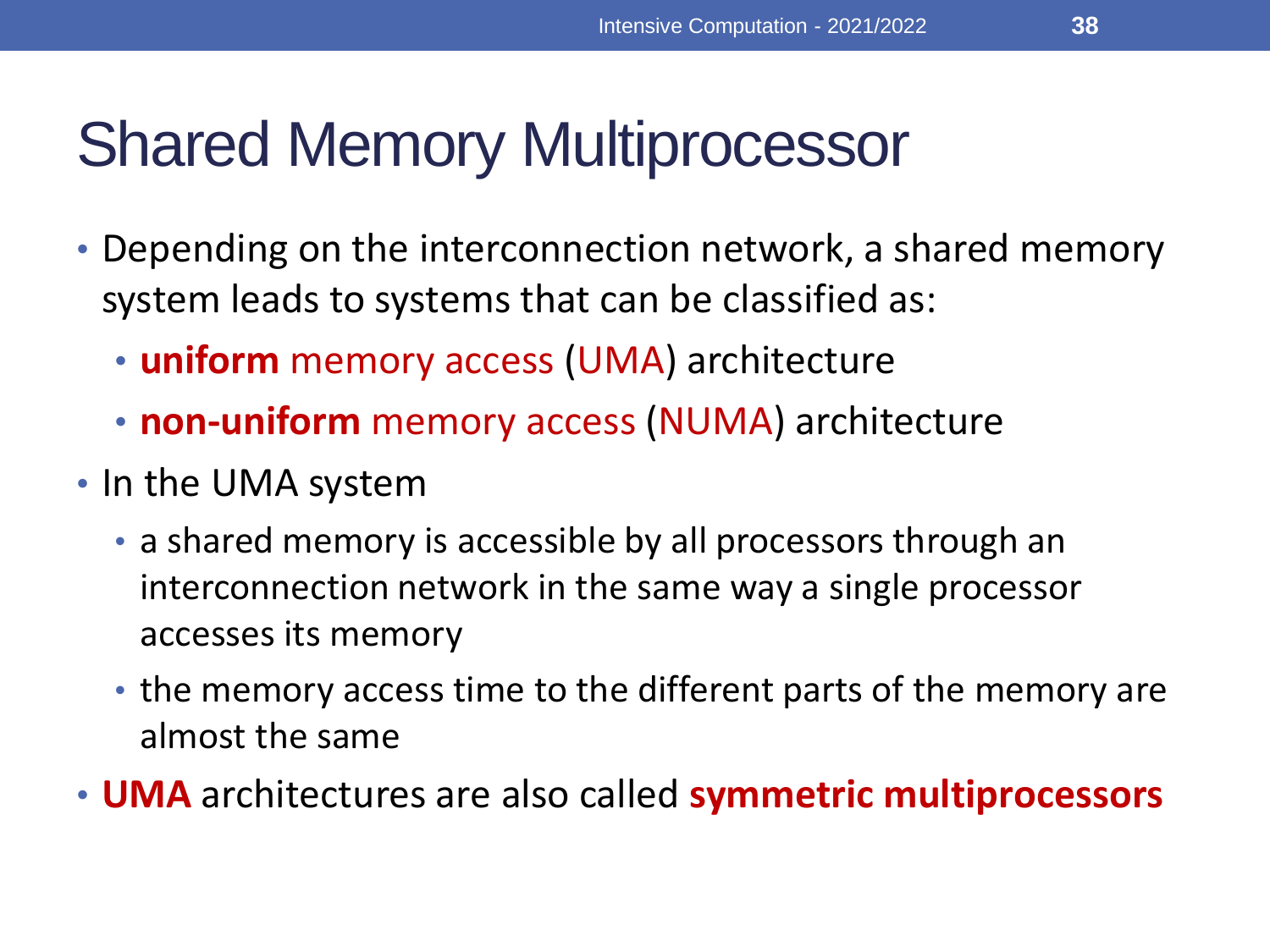- An **UMA** architecture comprises two or more **processors with identical characteristics**
- The processors:
	- share the same main memory and I/O facilities
	- are interconnected by networks as some form of bus-based, crossbars, or multiport memories
- Processors perform the same functions under control of an operating system, which provides interaction between processors and their programs at the job, task, file and data element levels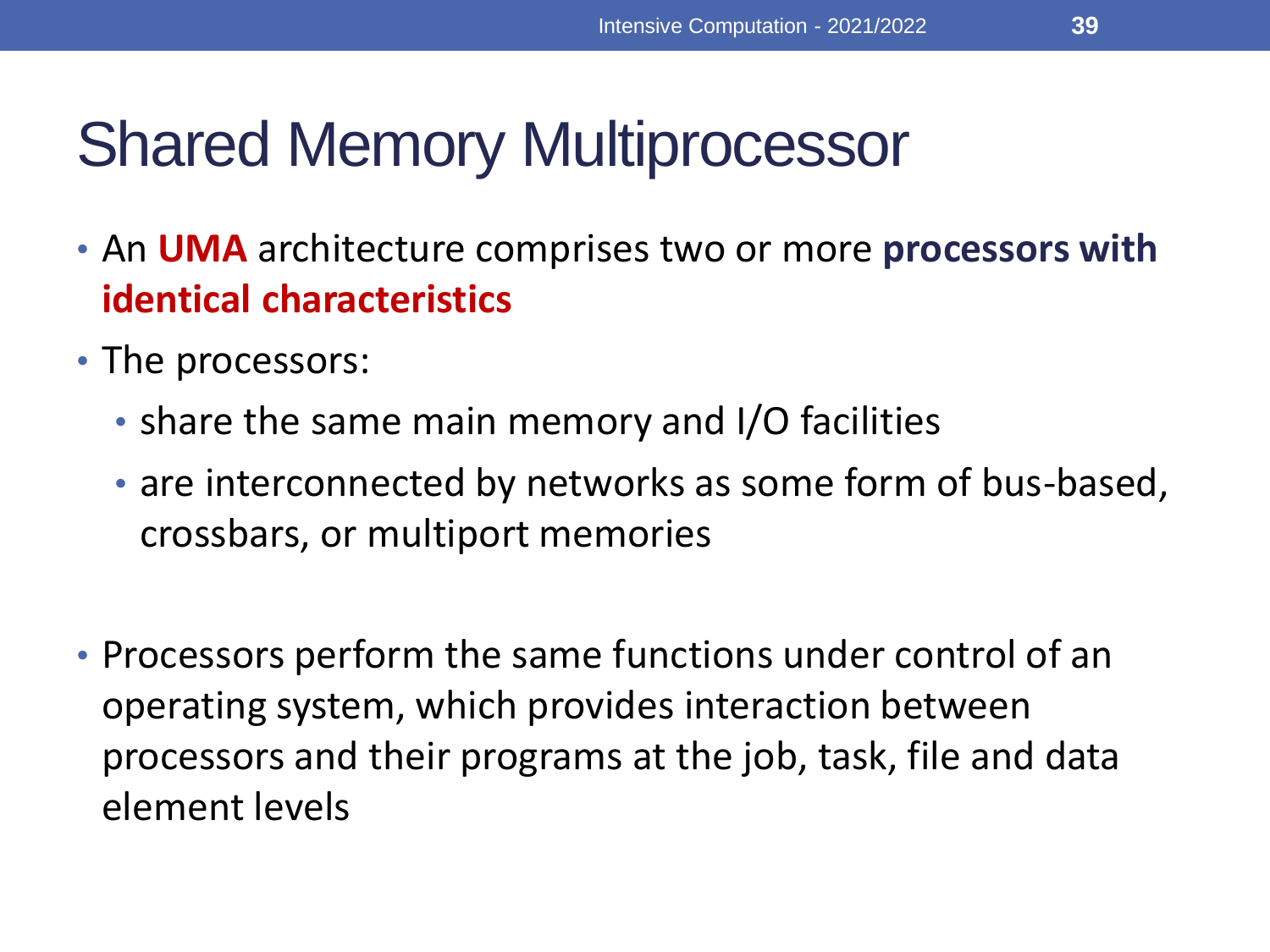- In the case of **NUMA** architectures, memory is *physically distributed* but *logically shared*
- Each processor has part of the shared memory attached, but the memory has a single address space, therefore, any processor could access any memory location directly
- The **memory access time** of processors **differs** depending on which region of the main memory is accessed
- A subclass of NUMA system is **cache coherent NUMA** (cc-NUMA) where cache coherence is maintained among the caches of various processors
- The main advantage of a cc-NUMA system is that it can deliver effective performance at higher levels of parallelism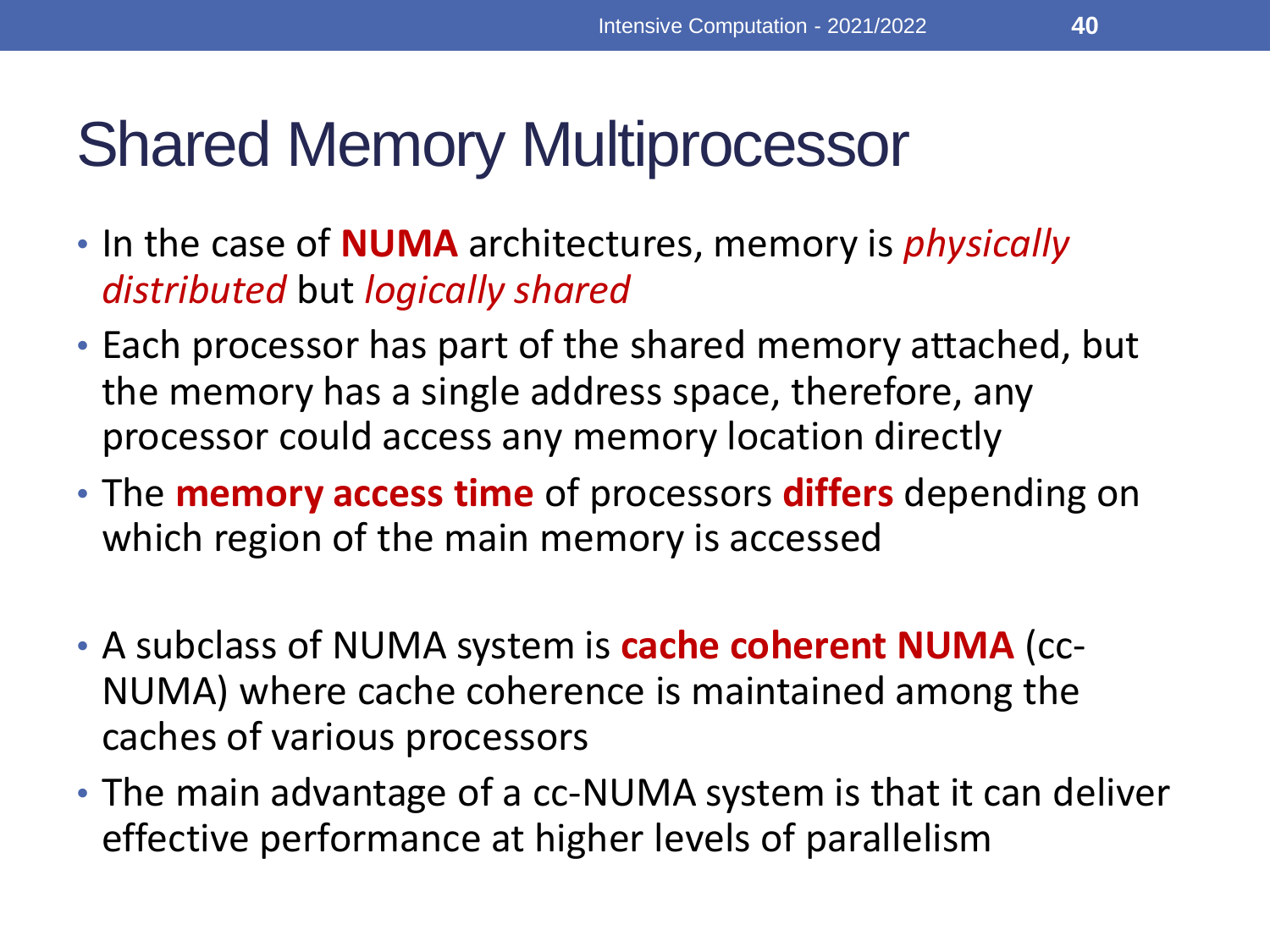- Anyway, **cache coherence** mechanisms are required in all cache-based multiprocessor systems, whether they are of the UMA or the ccNUMA kind
- This is because copies of the same cache line could potentially reside in several CPU caches
- Cache coherence ensures that any change in the data of one cache is reflected by some change to all other caches that may have a copy of the same global data location
- **Cache coherence protocols** ensure a consistent view of memory under all circumstances
- The interconnection network that provides cache coherence may employ any one of several techniques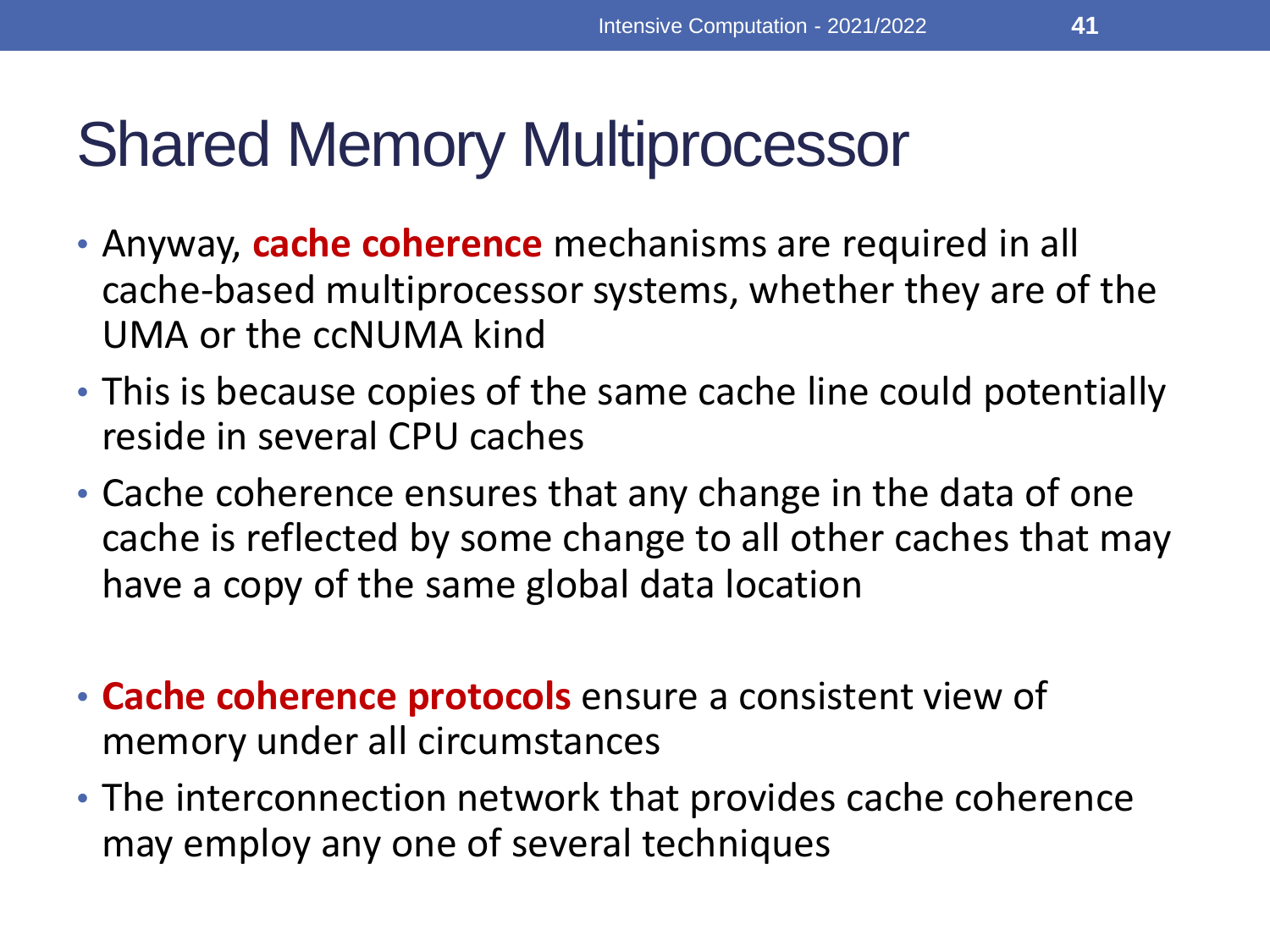An example is the **MESI protocol**, whose name is from the four possible states a cache line can assume:

- **M modified**: The cache line has been modified in this cache, and it resides in no other cache than this one. Only upon eviction will memory reflect the current state.
- **E exclusive**: The cache line has been read from memory but not (yet) modified. However, it resides in no other cache.
- **S shared**: The cache line has been read from memory but not (yet) modified. There may be other copies in other caches of the machine.
- **I invalid**: The cache line does not reflect any sensible data. Under normal circumstances this happens if the cache line was in the shared state and another processor has requested exclusive ownership.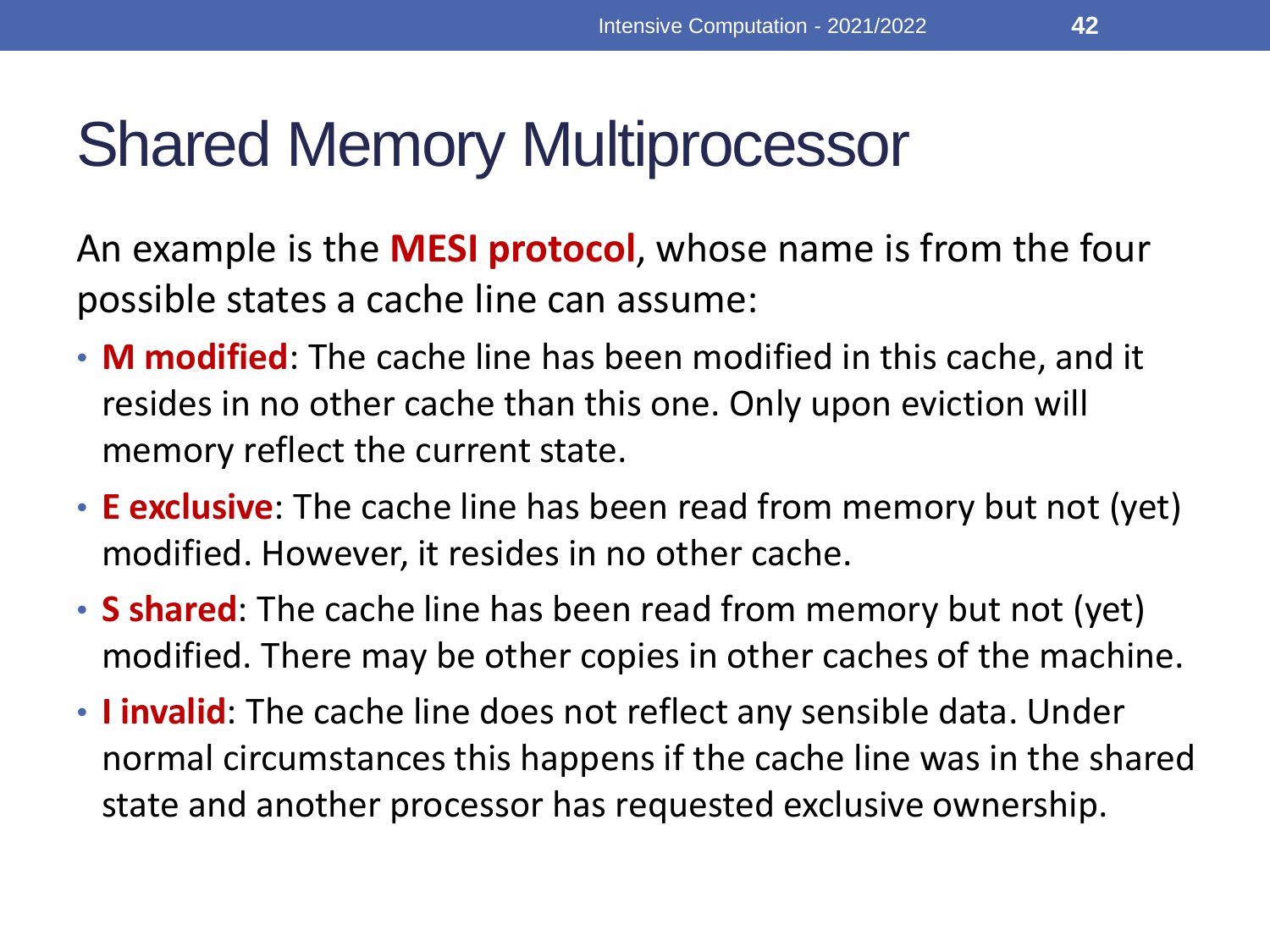## Message Passing Multicomputer

- In a **distributed memory architecture** each unit is a complete computer building block including the processor, memory and I/O system
- Units are referred to as *nodes*, and there is no sharing of memory between them
- Nodes are typically able to store messages in buffers (temporary memory locations where messages wait until they can be sent or received), and perform send/receive operations at the same time as processing
- Hence, communication among the processors is established in the form of I/O operations through message signals and interconnection networks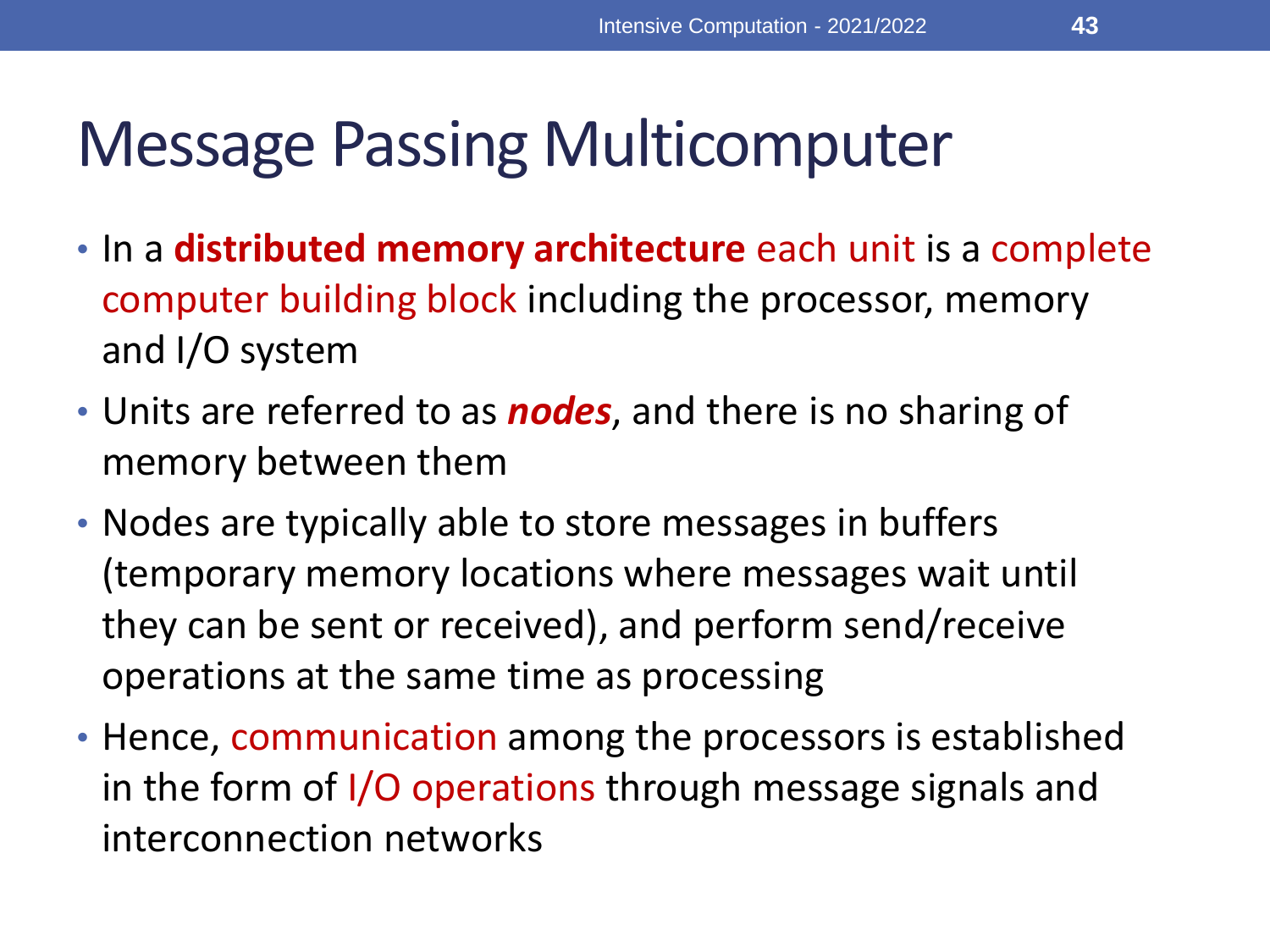## Message Passing Multicomputer

#### • **Example**

- If a processor needs data from another processor
- It sends a signal to that processor through an interconnection network demanding the required data
- The remote processor then responds accordingly
- Notice that, the further the physical distance to the remote processor, the longer it will take to access the remote data
- The processing units of a message passing system may be connected in a variety of ways ranging from architecturespecific interconnection structures to geographically dispersed networks
- The message passing approach is, in principle, scalable to large proportions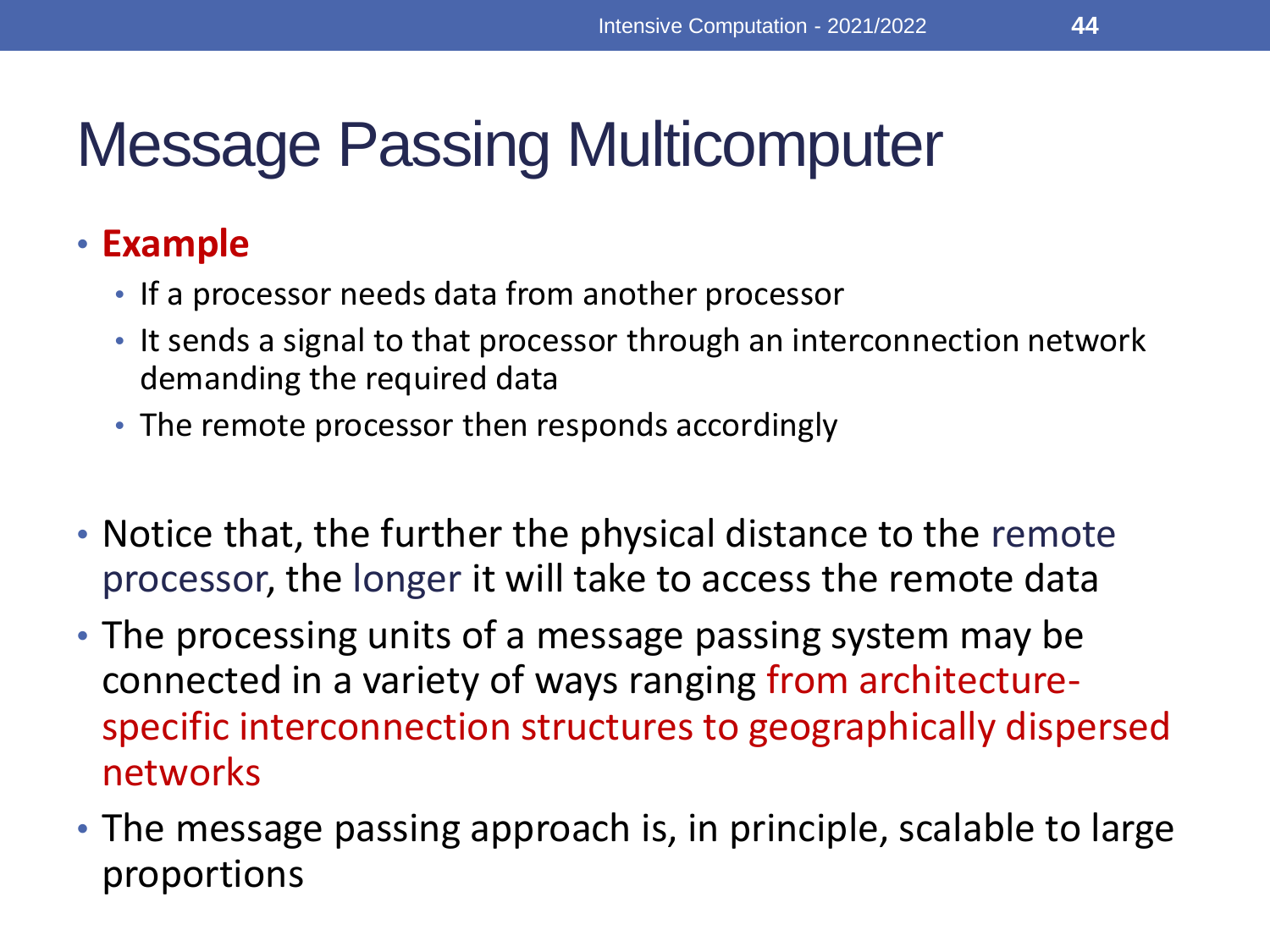## Message Passing Multicomputer

- The **speed performance** of distributed memory architecture largely depends upon **how the processors are connected** to each other
- It is impractical to connect each processor to the remaining processors through independent cables, it can work for a very low number of processors
- Message passing multiprocessors employ a variety of static networks in local communication
	- A common solution is to use **specialized bus** networks to connect all the processors in the system in order that each processor can communicate with any other processor attached to the system
	- **hypercube networks** have received special attention for many years
	- **two-dimensional and three-dimensional mesh** networks have been used as well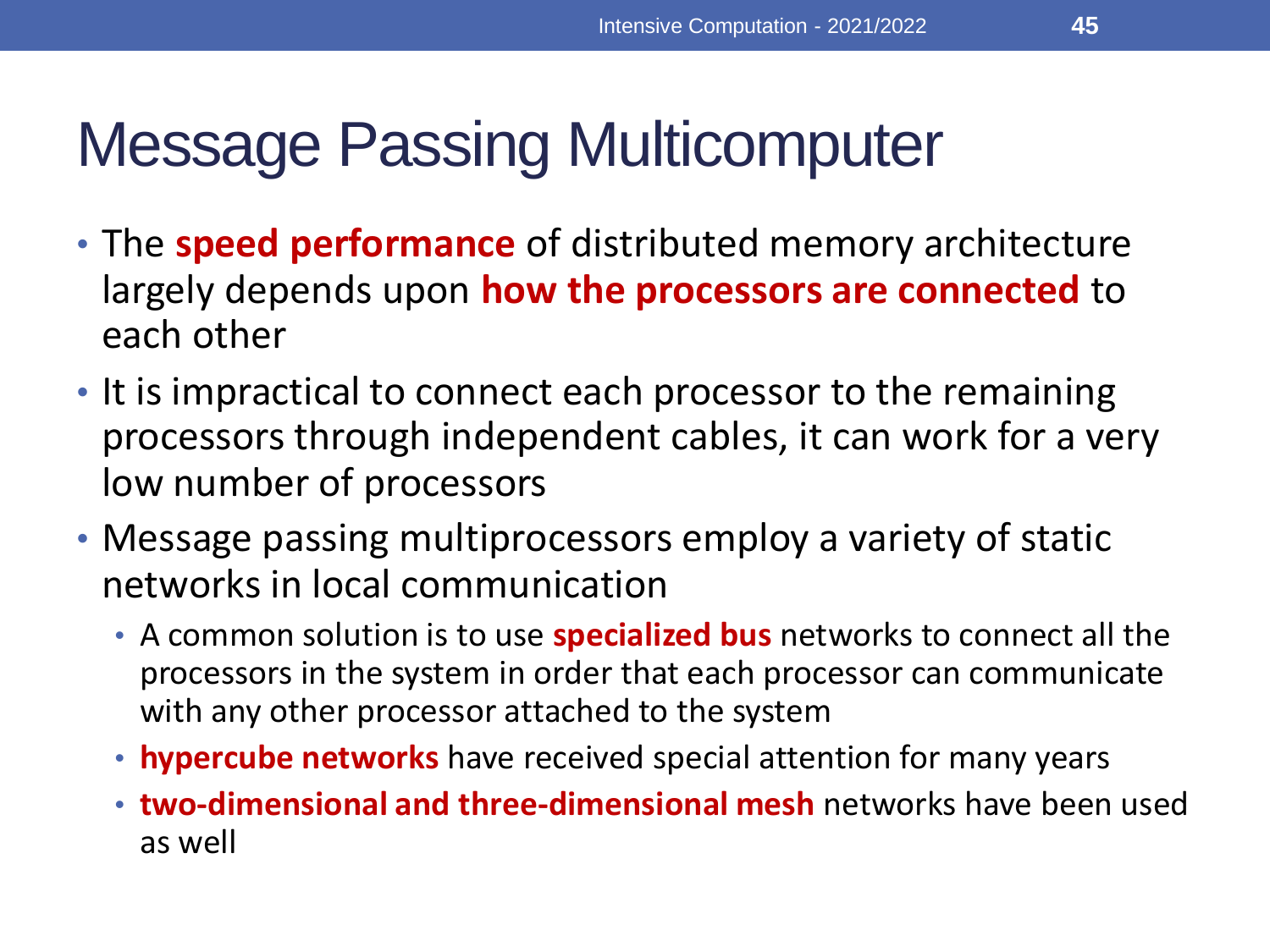### Classification based on characteristic of PEs

- Parallel architectures are also classified in terms of the nature of the PEs comprising them
- An architecture may consist of either only **one type of PE** or various types of Pes
- The different types of processors that are commonly used to form parallel architectures are:
	- CISC Processors
	- RISC Processors
	- Vector Processors and DSP (Digital Signal Processor)
	- Homogeneous and Heterogeneous Parallel Architectures